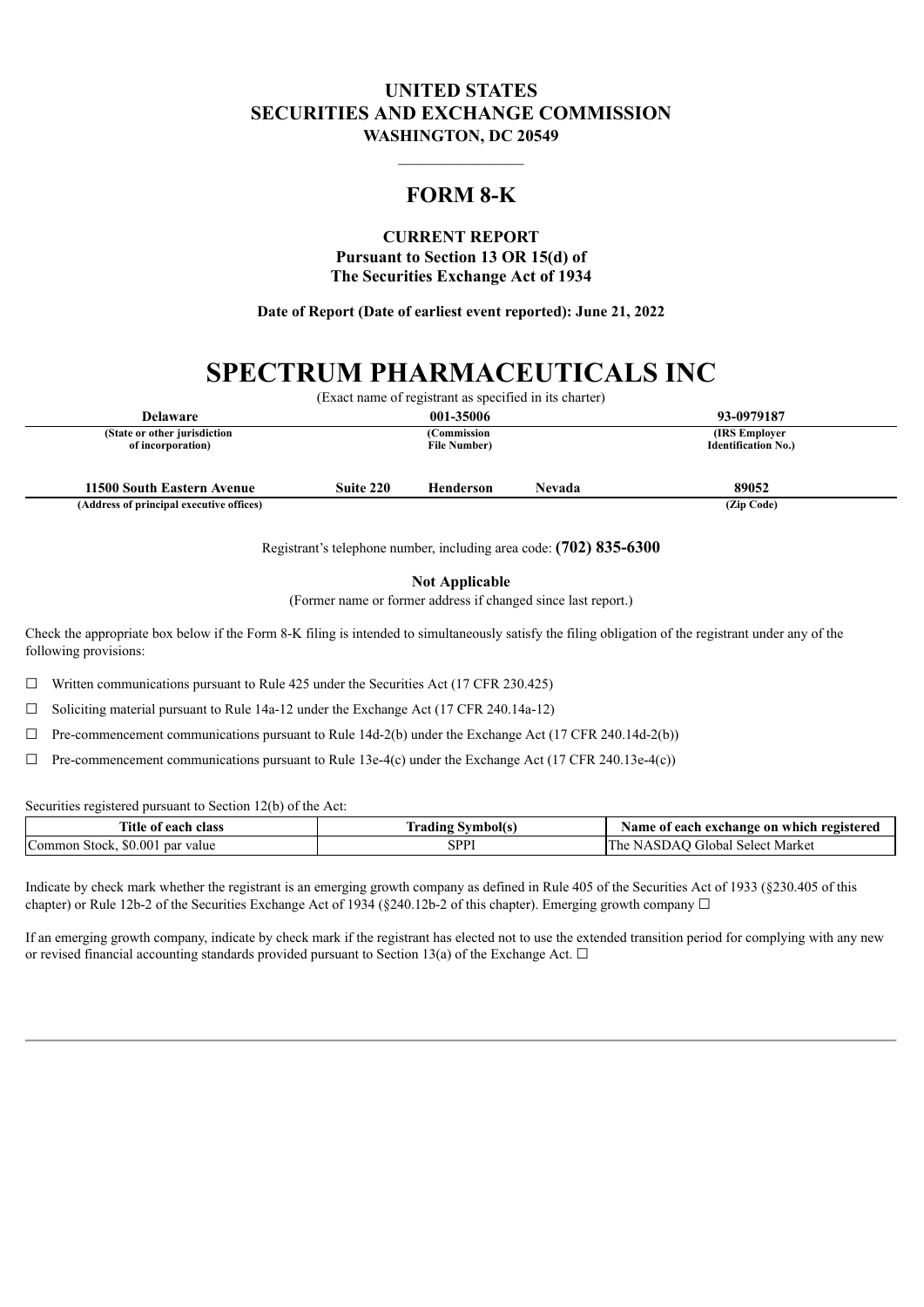### **Item 5.02(e) Departure of Directors or Certain Officers; Election of Directors; Appointment of Certain Officers; Compensatory Arrangements of Certain Officers.**

At the Annual Meeting of Stockholders of Spectrum Pharmaceuticals, Inc. (the "Company") held on June 21, 2022 (the "Annual Meeting"), the Company's stockholders approved an amendment and restatement of the Spectrum Pharmaceuticals, Inc. 2018 Long-Term Incentive Plan (the "2018 Plan"), to increase the number of shares of the Company's common stock authorized for issuance thereunder by 18,000,000, from 18,000,000 shares to 36,000,000 shares, plus any shares of the Company's common stock that become eligible for issuance under the 2018 Plan because of forfeited awards under the Company's 2009 Incentive Award Plan, and to extend the termination date of the 2018 Plan from June 18, 2030 to January 26, 2032. The material terms of the 2018 Plan are summarized in the Company's Proxy Statement for the Annual Meeting, filed with the U.S. Securities and Exchange Commission on April 27, 2022 (the "Proxy Statement"). A copy of the 2018 Plan is filed as Exhibit 10.1 hereto and is incorporated herein by reference.

### **Item 5.07 Submission of Matters to a Vote of Security Holders.**

The Company held the Annual Meeting at the Company's research and development East office located at 2 Atlantic Avenue, 6th Floor, Boston, Massachusetts 02110. As of the close of business on April 25, 2022, the record date for the Annual Meeting, a total of 179,257,485 shares were outstanding and entitled to vote, of which a total of 101,771,066 shares were present in person or by proxy at the Annual Meeting, constituting a quorum for the conduct of business thereat.

The following sets forth detailed information regarding the voting results at the Annual Meeting for each of the matters voted upon by the stockholders. These matters are described in more detail in the Proxy Statement.

### **Proposal No. 1:**

The Company's stockholders elected each of the six nominees named below to serve on the Board of Directors of the Company for a one-year term expiring at the annual meeting of stockholders in 2023 and until their respective successors are duly elected and qualified, or until their earlier resignation or removal.

| Nominee                  | <b>Votes For</b> | <b>Votes Against</b> | <b>Abstentions</b> | <b>Broker Non-Votes</b> |
|--------------------------|------------------|----------------------|--------------------|-------------------------|
| William L. Ashton        | 64, 388, 175     | 5,000,999            | 340,647            | 32,041,245              |
| Brittany K. Bradrick     | 65,299,992       | 4,045,297            | 384,532            | 32,041,245              |
| Seth H.Z. Fischer        | 61,153,774       | 8,195,858            | 380,189            | 32,041,245              |
| Juhyun Lim               | 64,400,566       | 4,951,235            | 378,020            | 32,041,245              |
| Thomas J. Riga           | 65,140,731       | 4,134,182            | 454,908            | 32,041,245              |
| Jeffrey L. Vacirca, M.D. | 64,278,891       | 5,095,463            | 355,467            | 32,041,245              |

### **Proposal No. 2:**

The Company's stockholders approved by advisory vote the compensation of our named executive officers, as disclosed in the Compensation Discussion and Analysis section of the Proxy Statement.

| Votes For  | <b>Votes Against</b> | <b>Abstentions</b> | <b>Broker Non-Votes</b> |
|------------|----------------------|--------------------|-------------------------|
| 63,336,099 | 5,934,207            | 459,515            | 32,041,245              |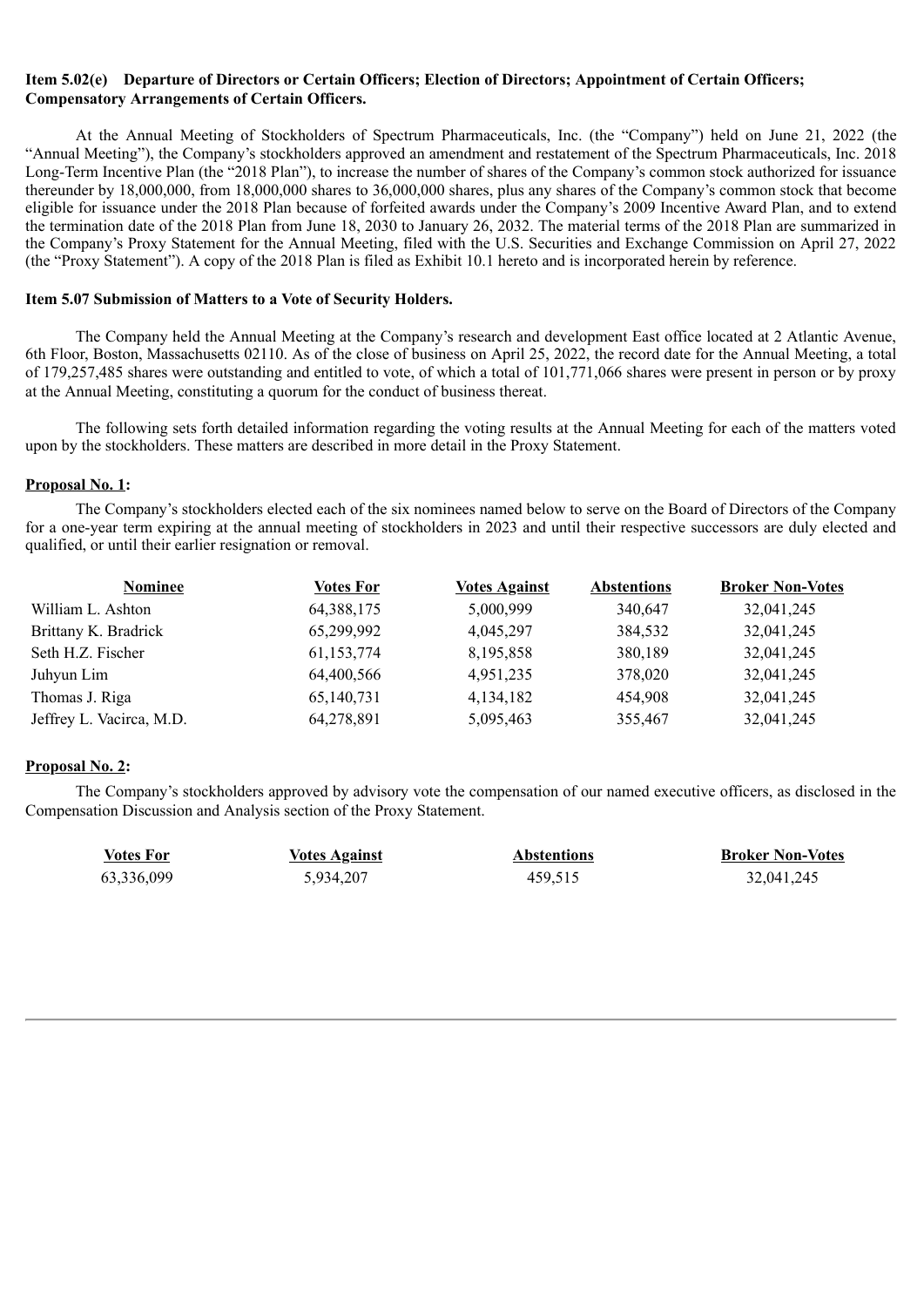### **Proposal No. 3:**

The Company's stockholders approved the proposed Amended and Restated Spectrum Pharmaceuticals, Inc. 2018 Long-Term Incentive Plan.

| Votes For  | <b>Votes Against</b> | <b>Abstentions</b> | <b>Broker Non-Votes</b> |
|------------|----------------------|--------------------|-------------------------|
| 63,108,740 | 6,215,120            | 405,961            | 32,041,245              |

### **Proposal No. 4:**

The Company's stockholders ratified the selection of RSM US LLP as the Company's independent registered public accounting firm for the year ending December 31, 2022.

| <b>Votes For</b> | <u>Votes Against</u> | <b>Abstentions</b> | <b>Broker Non-Votes</b> |
|------------------|----------------------|--------------------|-------------------------|
| 98,912,930       | 2,325,050            | 533,086            |                         |

### **Item 9.01 Financial Statements and Exhibits.**

(d) Exhibits

### **Exhibit No. Description**

10.1 Amended and Restated Spectrum [Pharmaceuticals,](#page-4-0) Inc. 2018 Long-Term Incentive Plan.

104 Cover Page Interactive Data File, formatted in Inline Extensible Business Reporting Language (iXBRL)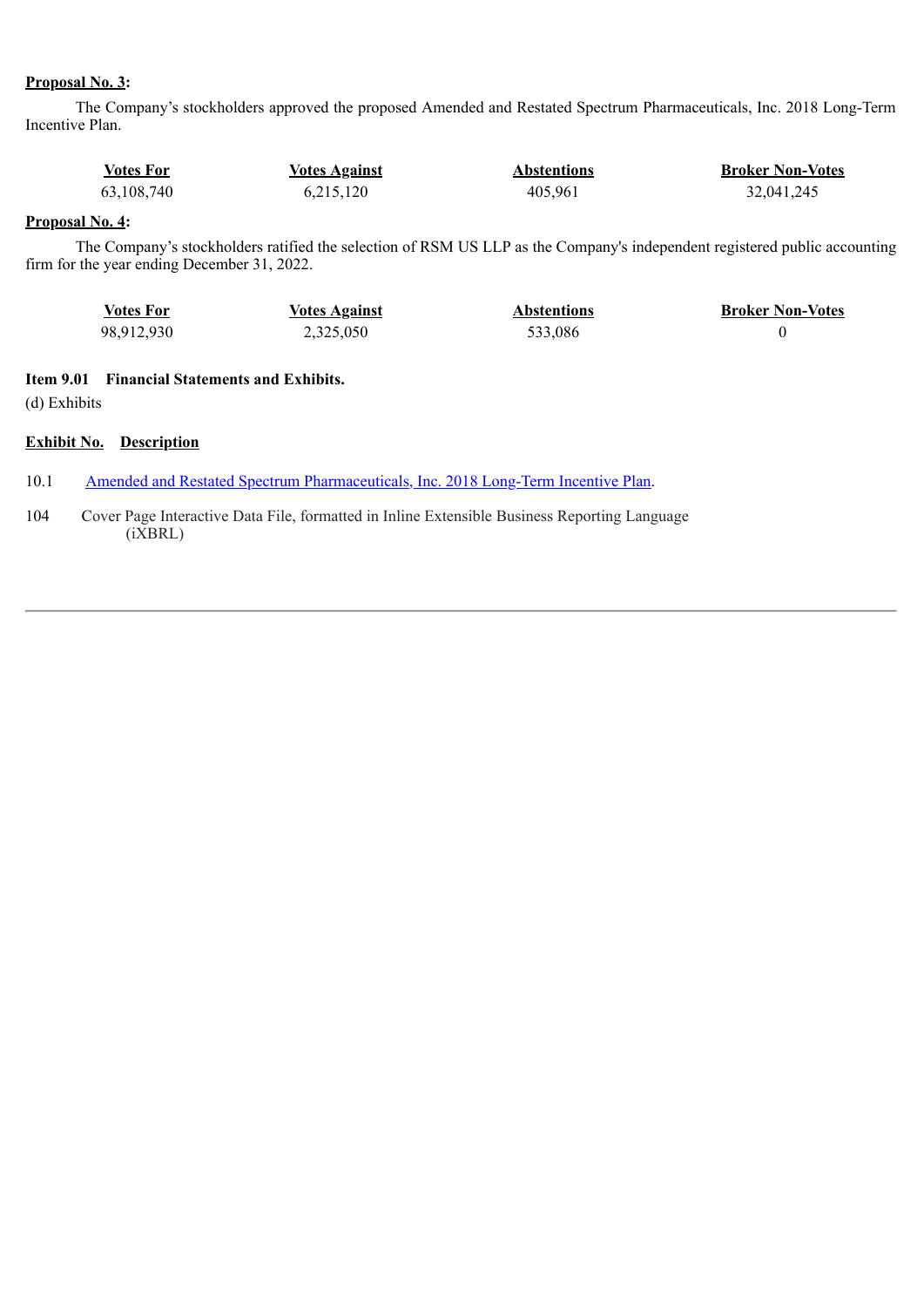### **SIGNATURE**

Pursuant to the requirements of the Securities Exchange Act of 1934, the registrant has duly caused this report to be signed on its behalf by the undersigned hereunto duly authorized.

### **SPECTRUM PHARMACEUTICALS, INC.**

Date: June 23, 2022 By: /s/ Keith M. McGahan

Keith M. McGahan Executive Vice President, Chief Legal Officer and Secretary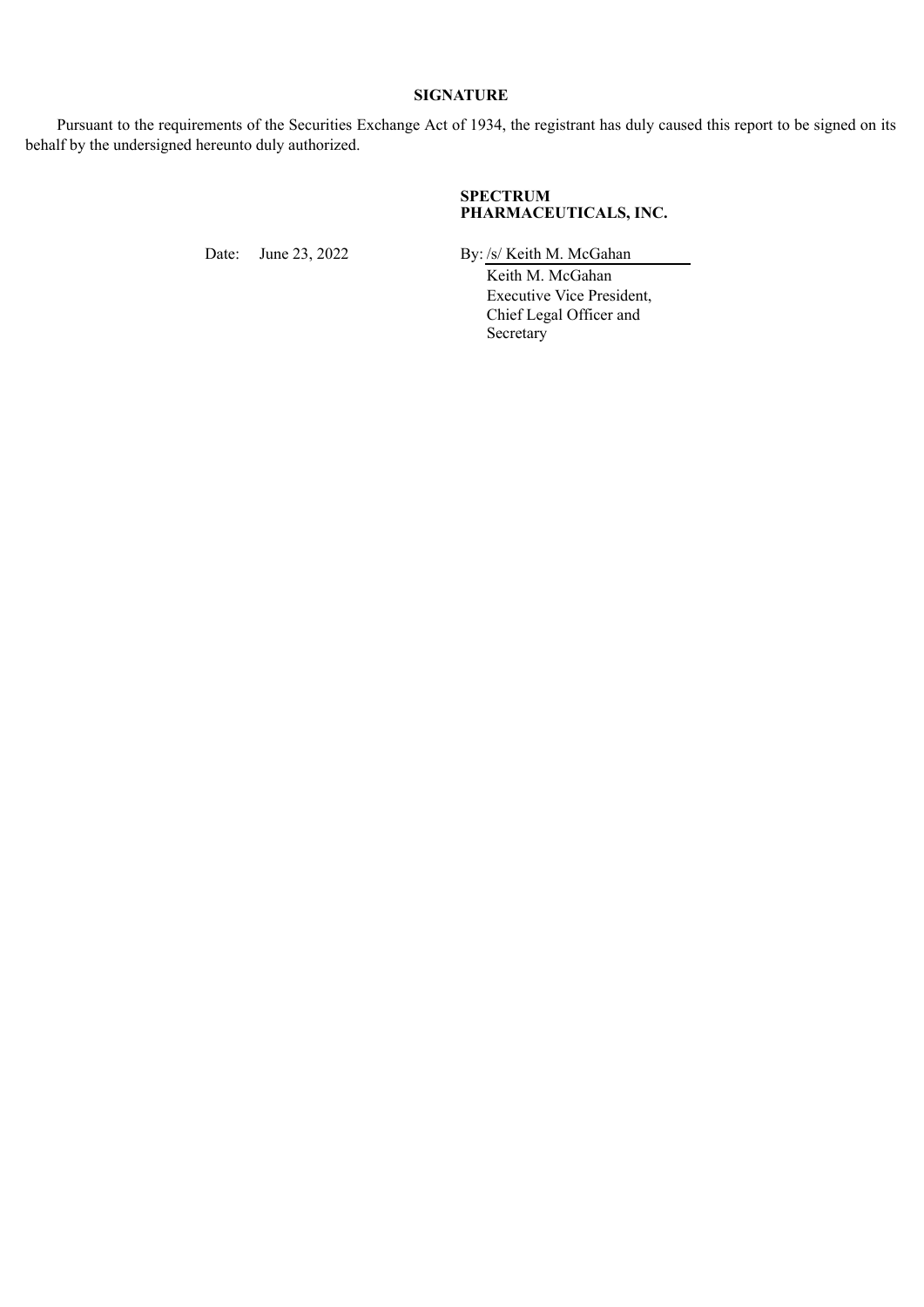#### **Spectrum Pharmaceuticals, Inc. 2018 Long-Term Incentive Plan**

#### **(As Amended and Restated Effective April 23, 2022)**

#### <span id="page-4-0"></span>**Section 1. PURPOSE**

The purposes of this Spectrum Pharmaceuticals, Inc. 2018 Long-Term Incentive Plan (the "Plan") are to encourage selected Eligible Persons of the Company and its Affiliates to acquire a proprietary interest in the growth and performance of the Company, to generate an increased incentive to contribute to the Company's future success and prosperity, thus enhancing the value of the Company for the benefit of its shareholders, and to enhance the ability of the Company and its Affiliates to attract and retain exceptionally qualified individuals on whom, in large measure, the sustained progress, growth and profitability of the Company depend.

#### **SECTION 2. DEFINITIONS**

As used in the Plan, the following terms have the meanings set forth below:

(a) "Affiliate" shall mean (i) any entity that, directly or through one or more intermediaries, is controlled by the Company and (ii) any entity in which the Company has a significant equity interest, as determined by the Committee.

(b) "Applicable Law" shall mean the legal requirements that apply to the Plan and Awards granted hereunder in any given circumstance as shall be in place from time to time under any statute, law, ordinance, regulation, rule, code, executive order, injunction, judgment, decree or order of any governmental authority, whether of the United States, any other country, and any provincial, state, or local subdivision, that relate to the administration of equity plans or equity awards, as well as any applicable stock exchange or automated quotation system rules or regulations.

(c) "Award" shall mean any Option, Stock Appreciation Right, Restricted Stock, Restricted Stock Unit, Performance Award, Dividend Equivalent, Other Stock-Based Award or cash Award granted under the Plan.

(d) "Award Agreement" shall mean any written agreement, contract, or other instrument or document, including an electronic communication, as may from time to time be designated by the Company as evidencing any Award granted under the Plan.

(e) "Board" shall mean the Board of Directors of the Company.

(f) "Cause" shall have the same meaning as set forth in any unexpired employment agreement or independent contractor agreement between the Company and the Participant for purposes of providing severance on a termination without "Cause" or, in the absence of such agreement, as set forth in the Participant's Award Agreement. If no alternative definition for "Cause" exists in such agreements, "Cause" means that any of the following situations gave rise to a Participant's termination from Continuous Service: (i) the Participant committed, was convicted, or pled no contest or any similar plea to a misdemeanor involving material acts of dishonesty or breach of fiduciary duty or any felony (other than non-violent felonies that do not involve dishonesty or breach of fiduciary duty for which the Participant is not required to serve any jail time or be confined to house arrest); (ii) the Participant willfully or grossly negligently failed to substantially perform his or her duties and responsibilities to the Company or deliberately violated a material Company policy; (iii) the Participant committed any act or acts of fraud, embezzlement, dishonesty, or other willful misconduct which results or could reasonably be expected to result in injury to the Company; (iv) without authorization, the Participant used or disclosed any proprietary information or trade secrets of the Company or any other party to whom the Participant owes an obligation of nondisclosure as a result of his or her relationship with the Company or any other service recipient; or (v) Participant breached any of his or her material obligations under any written agreement with the Company. The foregoing definition does not in any way limit the Company's ability to terminate a Participant's employment or other service relationship at any time, in the Company's sole discretion. Furthermore, a Participant's Continuous Service shall be deemed to have terminated for Cause within the meaning hereof if, at any time (whether before, on, or after termination of the Participant's Continuous Service), facts or circumstances are discovered that would have justified a termination for Cause in the Company's sole discretion.

(g) "Change in Control" shall mean: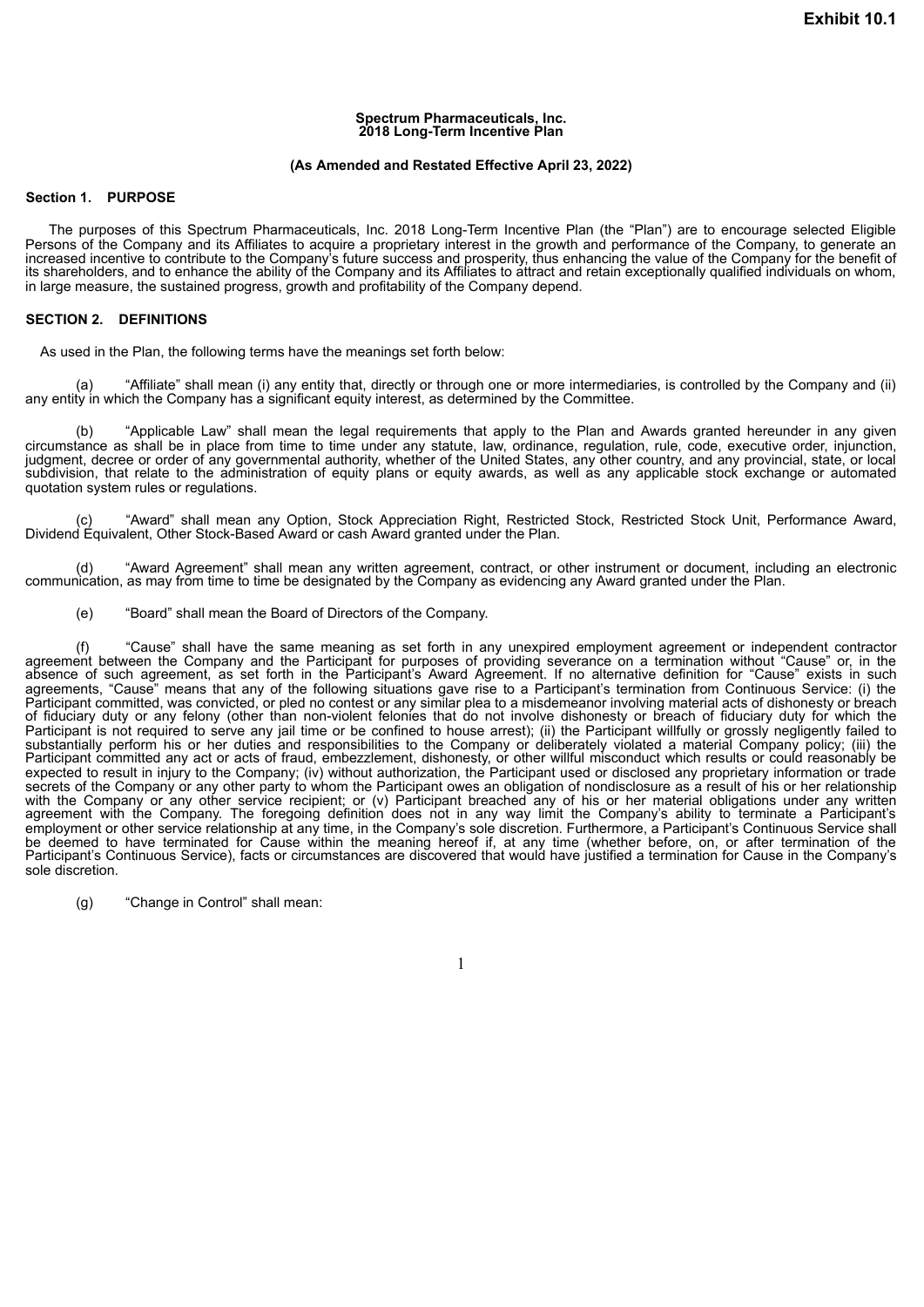(i) The acquisition, directly or indirectly, in one transaction or a series of related transactions, by any person or group (within the meaning of Section 13(d)(3) of the Securities Exchange Act of 1934, as amended) of the beneficial ownership of securities of the Company possessing more than fifty percent (50%) of the total combined voting power of all outstanding securities of the Company;

A merger or consolidation in which the Company is not the surviving entity, except for a transaction in which the holders of the outstanding voting securities of the Company immediately prior to such merger or consolidation hold as a result of holding Company securities prior to such transaction, in the aggregate, securities possessing more than fifty percent (50%) of the total combined voting power of all outstanding voting securities of the surviving entity (or the parent of the surviving entity) immediately after such merger or consolidation;

(iii) A reverse merger in which the Company is the surviving entity but in which the holders of the outstanding voting securities of the Company immediately prior to such merger hold, in the aggregate, securities possessing less than fifty percent (50%) of the total combined voting power of all outstanding voting securities of the Company or of the acquiring entity immediately after such merger; or

(iv) The sale, transfer or other disposition (in one transaction or a series of related transactions) of all or substantially all of the assets of the Company, except for a transaction in which the holders of the outstanding voting securities of the Company immediately prior to such transaction(s) receive as a distribution with respect to securities of the Company, in the aggregate, securities possessing more than fifty percent (50%) of the total combined voting power of all outstanding voting securities of the acquiring entity immediately after such transaction(s).

(h) "Code" shall mean the Internal Revenue Code of 1986, as amended from time to time and the rules and regulations issued thereunder.

(i) "Committee" shall mean a committee of the Board, or one or more officers or managers of the Company or any Affiliate, acting in accordance with the provisions of Section 3, to the extent Applicable Laws permit. The initial Committee shall be the Compensation Committee of the Board. To the extent required to comply with the provisions of Rule 16b-3, it is intended that each member of the Committee will be, at the time the Committee takes any action with respect to an Award that is subject to Rule 16b-3, a "non-employee director" within the meaning of Rule 16b-3; however, a Committee member's failure to qualify as a "non-employee director" within the meaning of Rule 16b-3 will not invalidate any Award granted by the Committee that is otherwise validly granted under the Plan.

(j) "Company" shall mean Spectrum Pharmaceuticals, Inc. and, to the extent determined appropriate by the Company in its sole discretion, any Affiliate or successor thereto.

"Consultant" shall mean any person (other than an Employee or Director), including an advisor, who is engaged by the Company or any Affiliate to render services and is compensated for such services.

(l) "Continuous Service" means a Participant's period of service in the absence of any interruption or termination (as defined in such individual's employment or consulting agreement with the Company, if any, as the case may be), as an Employee, Director, or Consultant. The following sentences apply notwithstanding anything to the contrary in any Participant's employment or consulting agreement with the Company, if any, as the case may be. Continuous Service shall not be considered interrupted in the case of: (i) sick leave; (ii) military leave; (iii) any other leave of absence approved by the Committee, provided that such leave is for a period of not more than 90 days, unless reemployment on the expiration of such leave is guaranteed by contract or statute, or unless provided otherwise pursuant to Company policy adopted from time to time; (iv) changes in status from Director to advisory director or emeritus status; or (iv) transfers between locations of the Company or between the Company and its Affiliates. Changes in status between service as an Employee, Director, and a Consultant will not constitute an interruption of Continuous Service if the individual continues to perform bona fide services for the Company. The Committee shall have the discretion to determine whether and to what extent the vesting of any Awards shall be tolled during any paid or unpaid leave of absence; provided, however, that in the absence of such determination, vesting for all Awards shall be tolled during any such unpaid leave (but not for a leave paid at full normal compensation by the Company).

(m) "Detrimental Conduct" shall mean the Participant's serious misconduct or unethical behavior, including any of the following acts (i) any violation of a restrictive covenant agreement (e.g., non-disclosure, non-solicitation, etc.); (ii) any conduct that could result in separation from service with the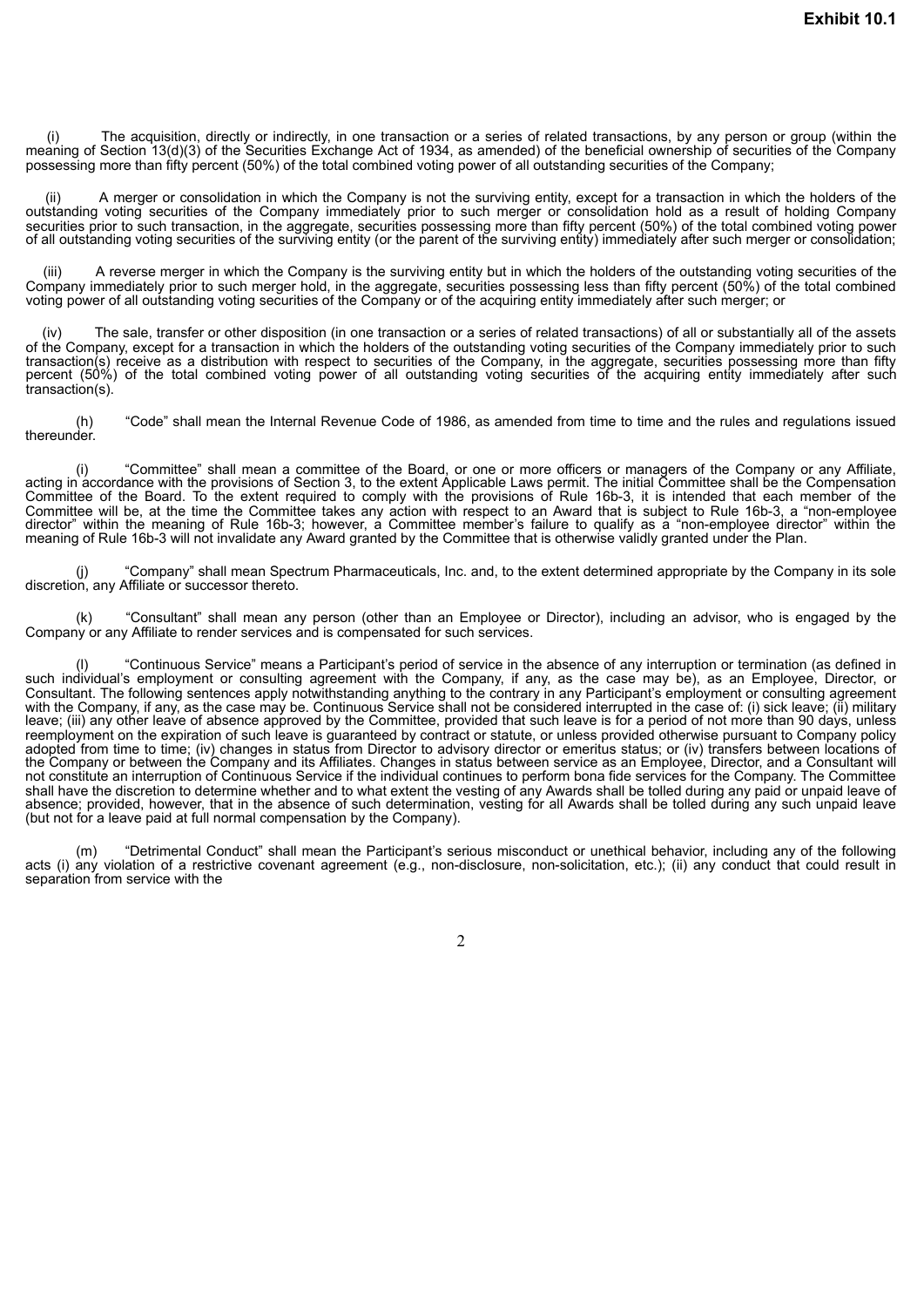Company for Cause; (iii) the commission of a serious criminal act (e.g., a felony of any kind or a misdemeanor involving fraud, theft, or breach of fiduciary duty); (iv) breach of a fiduciary duty; (v) intentional violation, or grossly negligent disregard of the Company's policies, rules, or procedures; or (vi) the Participant taking or maintaining trading positions that result in a need to restate financial results in a subsequent reporting period or that results in a significant financial loss to the Company.

(n) "Director" shall mean a member of the Board, or a member of the board of directors of an Affiliate.

(o) "Disability" shall have the same meaning as set forth in any unexpired employment agreement or independent contractor agreement between the Company and the Participant or, in the absence of any such agreement, as set forth in the Participant's Award Agreement. If no alternative definition for "Disability" exists in such contracts between the Participant and the Company, "Disability" means (i) for an Incentive Stock Option, that the Participant is disabled within the meaning of Section 22(e)(3) of the Code, and (ii) for other Awards, a physical or mental condition under which the Participant is receiving benefits under the Company's long-term disability plan applicable to such Participant, and in the absence of such a plan, a Participant is unable to engage in any substantial gainful activity by reason of any medically determinable physical or mental impairment which can be expected to result in death or can be expected to last for a continuous period of not less than 12 months.

(p) "Dividend Equivalent" shall mean any right granted under Section 6(e) of the Plan.

(q) "Eligible Person" shall mean (i) an Employee, Consultant, or Director, or (ii) a non-Employee, non-Consultant, or non-Director to whom an offer of a service relationship as an Employee, Consultant, or Director has been or is being extended.

(r) "Employee" shall mean any person whom the Company or any Affiliate classifies as an employee (including an officer) for employment tax purposes or, if in a jurisdiction that does not have employment taxes, any person whom the Company or any Affiliate classifies as an employee (including an officer), in either case whether or not that classification is correct. The payment by the Company of director's fees to a Director shall not be sufficient to constitute "employment" of such Director by the Company.

"Fair Market Value" shall mean, with respect to any Shares or other securities, the closing price of a Share or other security on the date as of which the determination is being made or as otherwise determined in a manner specified by the Committee.

(t) "Grant Date" shall mean the later of (i) the date designated as the "Grant Date" within an Award Agreement and (ii) the date on which the Committee determines the key terms of an Award, provided that as soon as reasonably practicable thereafter the Company both notifies the Eligible Person of the Award and issues an Award Agreement to the Eligible Person.

(u) "Incentive Stock Option" shall mean an option granted under Section 6(a) of the Plan that is intended to meet the requirements of Section 422 of the Code, or any successor provision thereto.

"Non-Qualified Stock Option" shall mean an option granted under Section 6(a) of the Plan that is not intended to be an Incentive Stock Option.

- (w) "Option" shall mean an Incentive Stock Option or a Non-Qualified Stock Option.
- (x) "Other Stock-Based Award" shall mean any right granted under Section 6(f) of the Plan.
- (y) "Participant" shall mean an Eligible Person designated to be granted an Award under the Plan.
- (z) "Performance Award" shall mean any right granted under Section 6(d) of the Plan.

(aa) "Performance Criteria" shall mean any quantitative and/or qualitative measures, as determined by the Committee, which may be used to measure the level of performance of the Company or any individual Participant during a Performance Period, including any Qualifying Performance Criteria.

(bb) "Performance Period" shall mean any period as determined by the Committee in its sole discretion.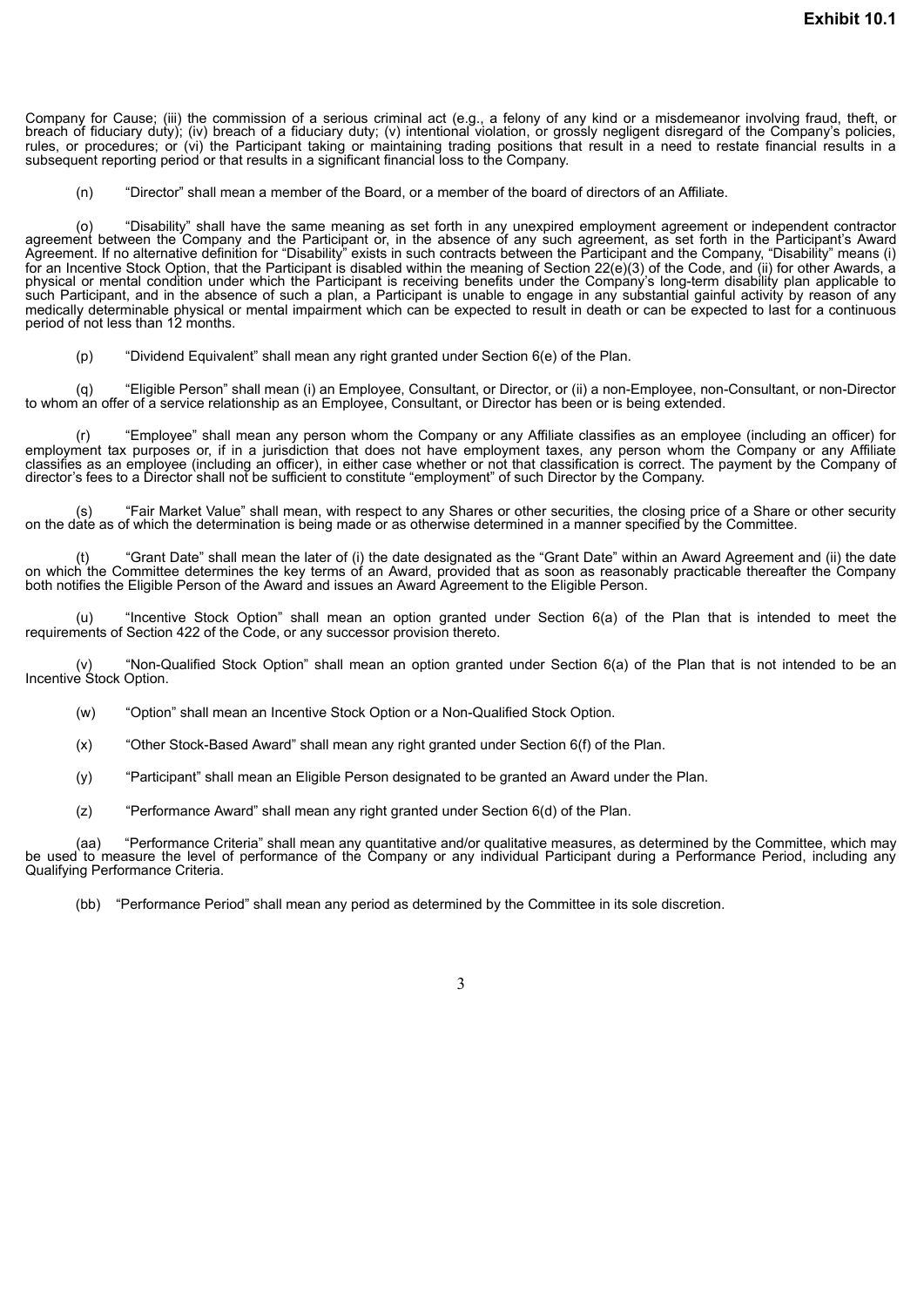(cc) "Person" shall mean any individual, corporation, partnership, association, joint-stock company, trust, unincorporated organization, or government or political subdivision thereof.

(dd) "Plan" shall mean this amended and restated Spectrum Pharmaceuticals, Inc. 2018 Long-Term Incentive Plan, as it may be further amended and/or restated from time to time. The original 2018 Long-Term Incentive Plan was approved by the Board on April 27, 2018 and by the Company's shareholders on June 18, 2018, which plan was amended by the First Amendment to the Spectrum Pharmaceuticals, Inc. 2018 Long-Term Incentive Plan, which was approved by the Board on March 12, 2020 and by the Company's shareholders on June 18, 2020 (as so amended the "2020 Amended Plan"). The 2020 Amended Plan was further amended by the Board effective January 27, 2022 (the "January 2022 Amendment"), and further amended and restated by the Board effective April 23, 2022 (the "Restatement Effective Date"), in each case subject to approval by the stockholders of the Company, which amendment and final amendment and restatement (which includes the increase to the share limit pursuant to the January 2022 Amendment) is reflected herein.

(ee) "Qualifying Performance Criteria" shall mean one or more of the following performance criteria, either individually, alternatively or in any combination, applied to either the Company as a whole or to a business unit or related company, and measured either annually, cumulatively over a period of years or over such other period as may be determined by the Committee, on an absolute basis or relative to a pre-established target, to a previous year's results or to a designated comparison group, in each case as specified by the Committee in the Award: sales; operating income; pre-tax income; earnings before interest, taxes, depreciation and amortization; earnings per share of Shares on a fully-diluted basis; consolidated net income of the Company divided by the average consolidated common stockholders' equity; cash and cash equivalents derived from either (i) net cash flow from operations, or (ii) net cash flow from operations, financings and investing activities; adjusted operating cash flow return on income; cost containment or reduction; the percentage change in the market price of the Shares over a stated period; return on assets; return on stockholders' equity; return on capital; stockholder returns; gross or net margins; price per share of common stock; market share; new Company product introductions; obtaining regulatory approvals for new or existing products; individual business objectives; Company business objectives; product acquisitions; product development or clinical trial milestones; the successful progression or completion of clinical trials; or any other criteria or criterion selected by the Committee.

(ff) "Restatement Effective Date" shall have the meaning given to such term in the definition of "Plan."

(gg) "Restricted Stock" shall mean any award of Shares granted under Section 6(c) of the Plan.

(hh) "Restricted Stock Award" shall mean either the issuance of Restricted Stock or the grant of Restricted Stock Units under the Plan.

(ii) "Restricted Stock Unit" shall mean any restricted stock unit granted under Section 6(c) of the Plan that is denominated in Shares.

(jj) "Retirement" shall mean that a Participant retires from the Company after attaining age 60 and 8 years of service with the Company and its Affiliates and satisfies any additional criteria as may be determined by the Committee.

(kk) "Shares" shall mean the common shares of the Company, and such other securities as may become the subject of Awards, or become subject to Awards, pursuant to an adjustment made under Section 4(b) of the Plan.

(ll) "Stock Appreciation Right" shall mean any right granted under Section 6(b) of the Plan.

(mm) "10% Shareholder" means a Person who, as of a relevant date, owns or is deemed to own (by reason of the attribution rules applicable under Section 424(d) of the Code) stock possessing more than 10% of the total combined voting power of all classes of stock of the Company.

(nn) "2009 Plan" shall mean the Company's 2009 Incentive Award Plan, as amended.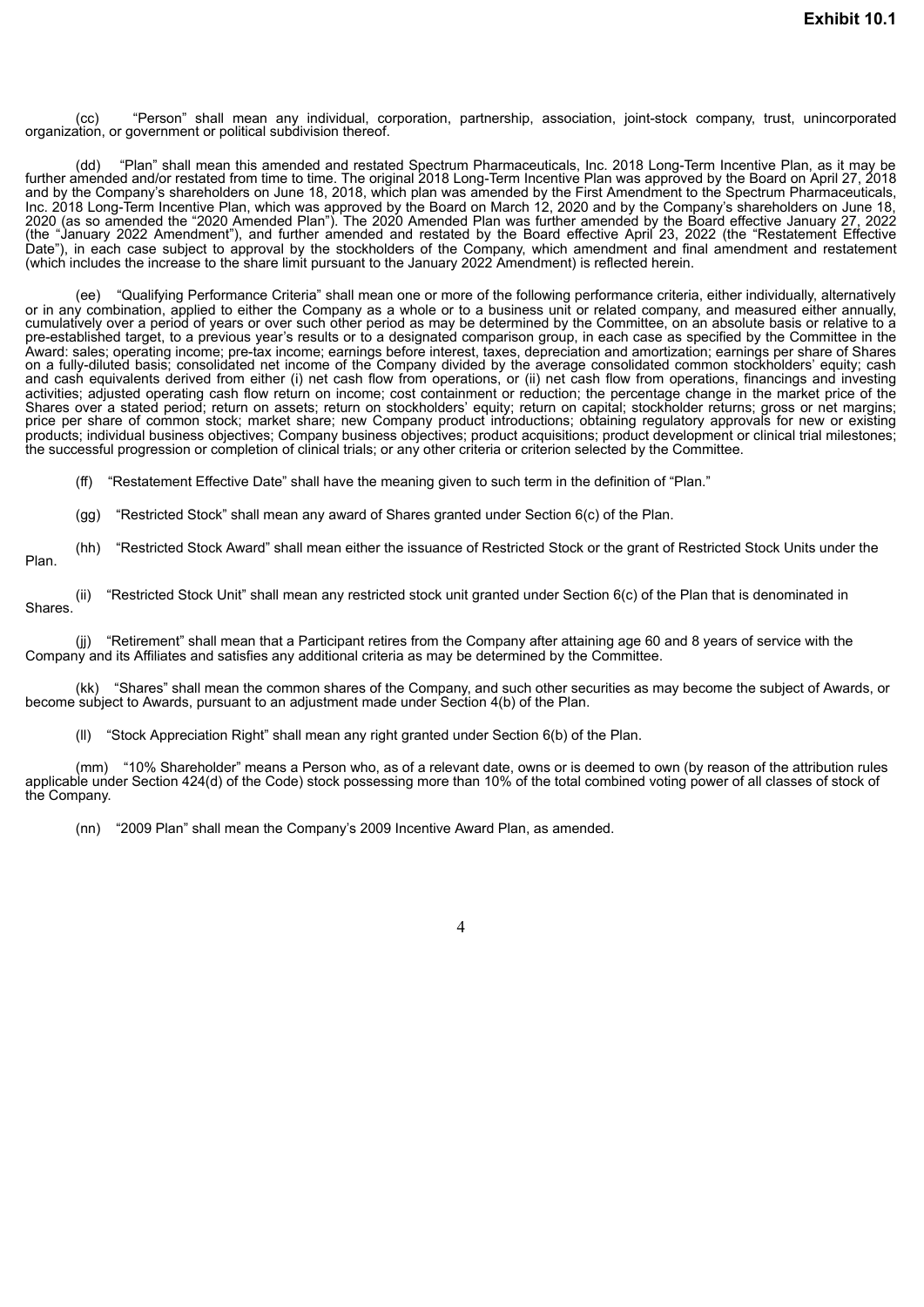#### **SECTION 3. ADMINISTRATION**

Except as otherwise provided herein, the Plan shall be administered by the Committee, which shall have the power to interpret the Plan and to adopt such rules and guidelines for implementing the terms of the Plan as it may deem appropriate, provided however, that the Board may act in lieu of the Committee on any matter. The Committee shall have the ability to modify the Plan provisions, to the extent necessary, or delegate such authority, to accommodate any changes in Applicable Law.

(a) Subject to the terms of the Plan and Applicable Law, the Committee shall have full power and authority to: designate Participants; determine the type or types of Awards to be granted to each Participant under the Plan; determine the number of Shares to be covered by (or with respect to which payments, rights, or other matters are to be calculated in connection with) Awards; determine the terms and conditions of any Award; determine whether, to what extent, and under what circumstances Awards may be settled or exercised in cash, Shares, other securities, or other Awards, or terminated, forfeited, canceled or suspended, and the method or methods by which Awards may be settled, exercised, terminated, forfeited, canceled or suspended; determine whether, to what extent, and under what circumstances cash, Shares, other securities, other Awards, and other amounts payable with respect to an Award under the Plan shall be deferred either automatically or at the election of the holder thereof or of the Committee; interpret and administer the Plan and any instrument or agreement relating to, or Award made under, the Plan; establish, amend, suspend, or waive such rules and guidelines; appoint such agents as it shall deem appropriate for the proper administration of the Plan; make any other determination and take any other action that the Committee deems necessary or desirable for the administration of the Plan; and correct any defect, supply any omission, or reconcile any inconsistency in the Plan or any Award in the manner and to the extent it deems desirable.

(b) Actions of the Committee may be taken by: the Chair of the Committee; a subcommittee, designated by the Committee; the Committee but with one or more members abstaining or recusing himself or herself from acting on the matter, so long as two (2) or more members remain to act on the matter (such action, authorized by such a subcommittee or by the Committee on the abstention or recusal of such members, shall be the action of the Committee for purposes of the Plan); or one or more officers or managers of the Company or any Affiliate, or a committee of such officers or managers whose authority is subject to such terms and limitations set forth by the Committee, and only with respect to Eligible Persons who are not officers or directors of the Company for purposes of Section 16 of the Securities Exchange Act of 1934, as amended. This delegation shall include modifications necessary to accommodate changes in the laws or regulations of jurisdictions outside the U.S.

(c) Without limiting the foregoing, the Committee shall have the discretion to interpret or construe ambiguous, unclear, or implied (but omitted) terms as it deems to be appropriate in its sole discretion and to make any findings of fact needed in the administration of this Plan or Award Agreements. The Committee's prior exercise of its discretionary authority shall not obligate it to exercise its authority in a like fashion thereafter. The Committee's interpretation and construction of any provision of this Plan, or of any Award or Award Agreement, and all determinations the Committee or the Company makes pursuant to this Plan shall be final, binding, and conclusive (subject only to the Committee's or the Company's inherent authority to change their determinations). The validity of any such interpretation, construction, decision or finding of fact shall not be given de novo review if challenged in court, by arbitration, or in any other forum, and shall be upheld unless clearly affected by fraud.

(d) Any determination made by the Committee or the Company with respect to any provisions of this Plan may be made on an Award-by-Award basis. The Committee and the Company have no obligation to be uniform, consistent, or nondiscriminatory between classes of similarly-situated Eligible Persons, Participants, Awards or Award Agreements, except as required by Applicable Law.

(e) Any Participant who believes he or she is being denied any benefit or right under this Plan or under any Award or Award Agreement may file a written claim with the Committee. Any claim must be delivered to the Committee within six (6) months of the specific event giving rise to the claim. Untimely claims will not be processed and shall be deemed denied. The Committee, or its designee, generally will notify the Participant of its decision in writing as soon as administratively practicable. Claims shall be deemed denied if the Committee does not respond in writing within 180 days of the date the written claim is delivered to the Committee. The Committee's decision is final and conclusive and binding on all Persons. No lawsuit or arbitration relating to this Plan may be filed or commenced before a written claim is filed with the Committee and is denied or deemed denied, and any lawsuit must be filed within one year of such denial or deemed denial or be forever barred.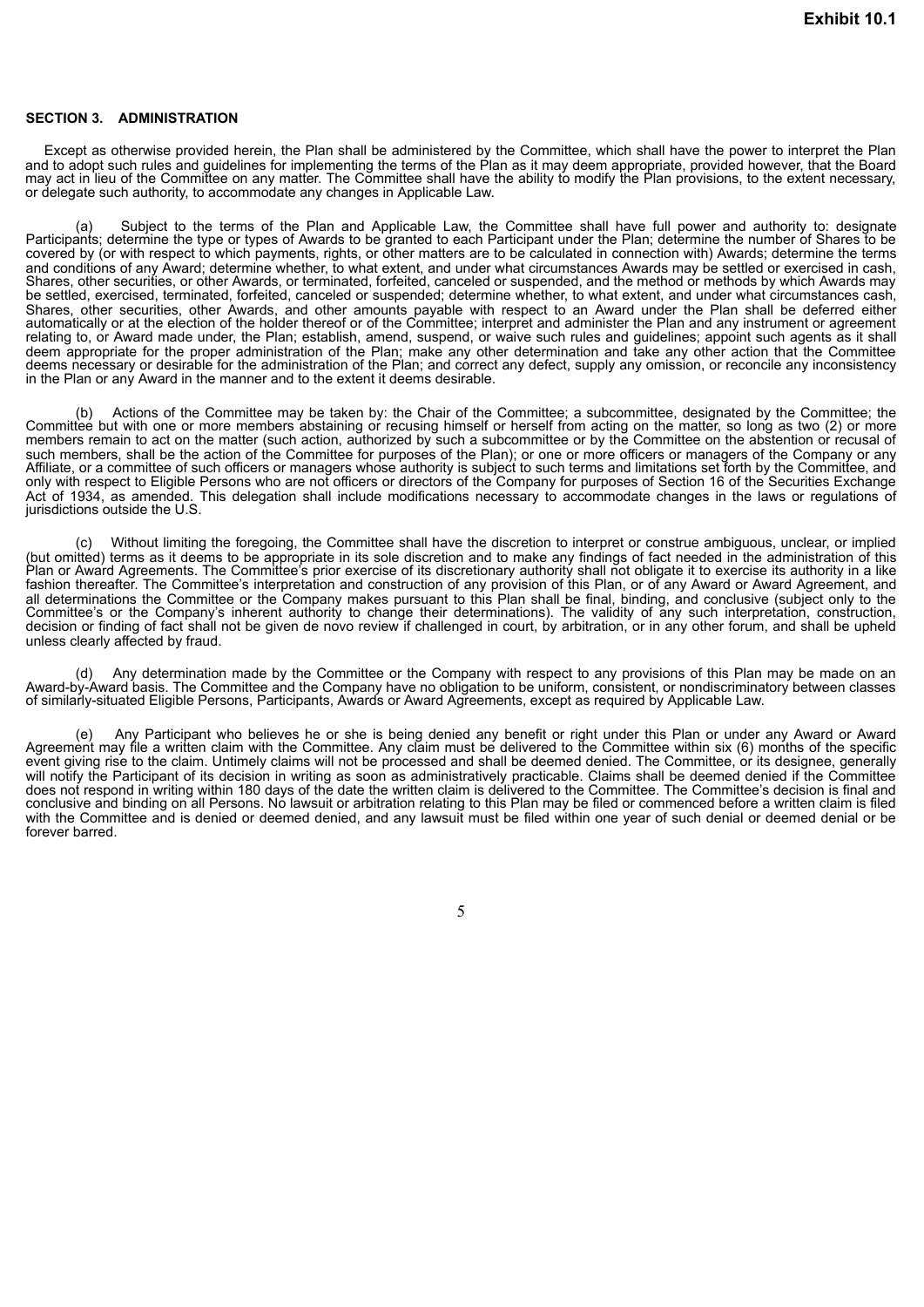(f) Neither the Board nor any Committee member, nor any Person acting at the direction of the Board or the Committee, shall be liable for any act, omission, interpretation, construction, or determination made in good faith with respect to this Plan, any Award, or any Award Agreement. The Company shall pay or reimburse any Director, Employee, or Consultant who in good faith takes action on behalf of this Plan, for all expenses incurred with respect to this Plan, and to the full extent allowable under Applicable Law shall indemnify each and every one of them for any claims, liabilities, and costs (including reasonable attorney's fees) arising out of their good faith performance of duties on behalf of this Plan. The Company may, but shall not be required to, obtain liability insurance for this purpose.

(g) The Company shall bear the expenses of administering this Plan.

#### **SECTION 4. SHARES AVAILABLE FOR AWARDS AND NON-EMPLOYEE DIRECTOR COMPENSATION LIMITS**

(a) SHARES AVAILABLE. Subject to adjustment as provided in this Section 4:

(i) The total number of Shares that may be issued under the Plan pursuant to Awards may not exceed 39,031,359 million, plus any Shares that become eligible for issuance under this Plan on or after the Restatement Effective Date because of forfeited Awards under the 2009 Plan, as described below. This is the "Share Reserve." Notwithstanding the foregoing, no more than 39,031,359 Shares shall be available for delivery pursuant to the exercise of Incentive Stock Options.

Except as otherwise provided herein, any Award made under the 2009 Plan shall continue to be subject to the terms and conditions of the 2009 Plan and the applicable Award Agreement. Under this Plan, (i) every Share issued to a Participant pursuant to the exercise of an Option or Stock Appreciation Right shall reduce the Share Reserve by one Share and (ii) every Share issued to a Participant pursuant to an Award other than an Option or Stock Appreciation Right shall reduce the Share Reserve by 1.5 Shares.

If any Shares issued to a Participant under the Plan are subject to an Award that is terminated, forfeited or canceled (e.g., unvested Restricted Stock Awards), the Share Reserve shall be increased by 1.5 Shares. If any awards granted under the 2009 Plan and outstanding as of the Restatement Effective Date ("Prior Awards") are terminated, forfeited, canceled or expire unexercised, in whole or in part, new Awards may be issued under this Plan, rather than the 2009 Plan, with respect to the Shares covered by such Prior Awards. In the event that withholding tax liabilities arising from an Award under this Plan or the 2009 Plan other than an Option or Stock Appreciation Right are satisfied by the withholding of Shares by the Company, then the Shares so withheld shall be not available for Awards under the Plan and the Share Reserve shall be not increased on account of such withholding.

(ii) ACCOUNTING FOR AWARDS. For purposes of this Section 4, unless the Committee determines otherwise:

(A) if an Award (other than a Dividend Equivalent) is denominated in Shares, the number of Shares covered by such Award, or to which such Award relates, shall be counted on the date of grant of such Award against the aggregate number of Shares available for granting Awards under the Plan;

(B) Dividend Equivalents denominated in Shares and Awards not denominated, but potentially payable, in Shares shall be counted against the aggregate number of Shares available for granting Awards under the Plan in such amount and at such time as the Dividend Equivalents and such Awards are settled in Shares, provided, however, that Awards that operate in tandem with (whether granted simultaneously with or at a different time from), or that are substituted for, other Awards or awards granted under the 2009 Plan may only be counted once against the aggregate number of Shares available, and the Committee shall adopt procedures, as it deems appropriate, in order to avoid double counting. Any Shares that are delivered by the Company, and any Awards that are granted by, or become obligations of, the Company through the assumption by the Company or an Affiliate of, or in substitution for, outstanding awards previously granted by an acquired company, shall not be counted against the Shares available for granting Awards under this Plan;

(C) notwithstanding anything herein to the contrary, any Shares subject to Awards under this Plan or the 2009 Plan that terminate by expiration, forfeiture, cancellation, or otherwise without the issuance of such Shares, are settled in cash in lieu of Shares, or are exchanged with the Committee's permission, prior to the issuance of Shares, for Awards not involving Shares, shall be available for grant under this Plan. Shares subject to an Award under this Plan or the 2009 Plan may not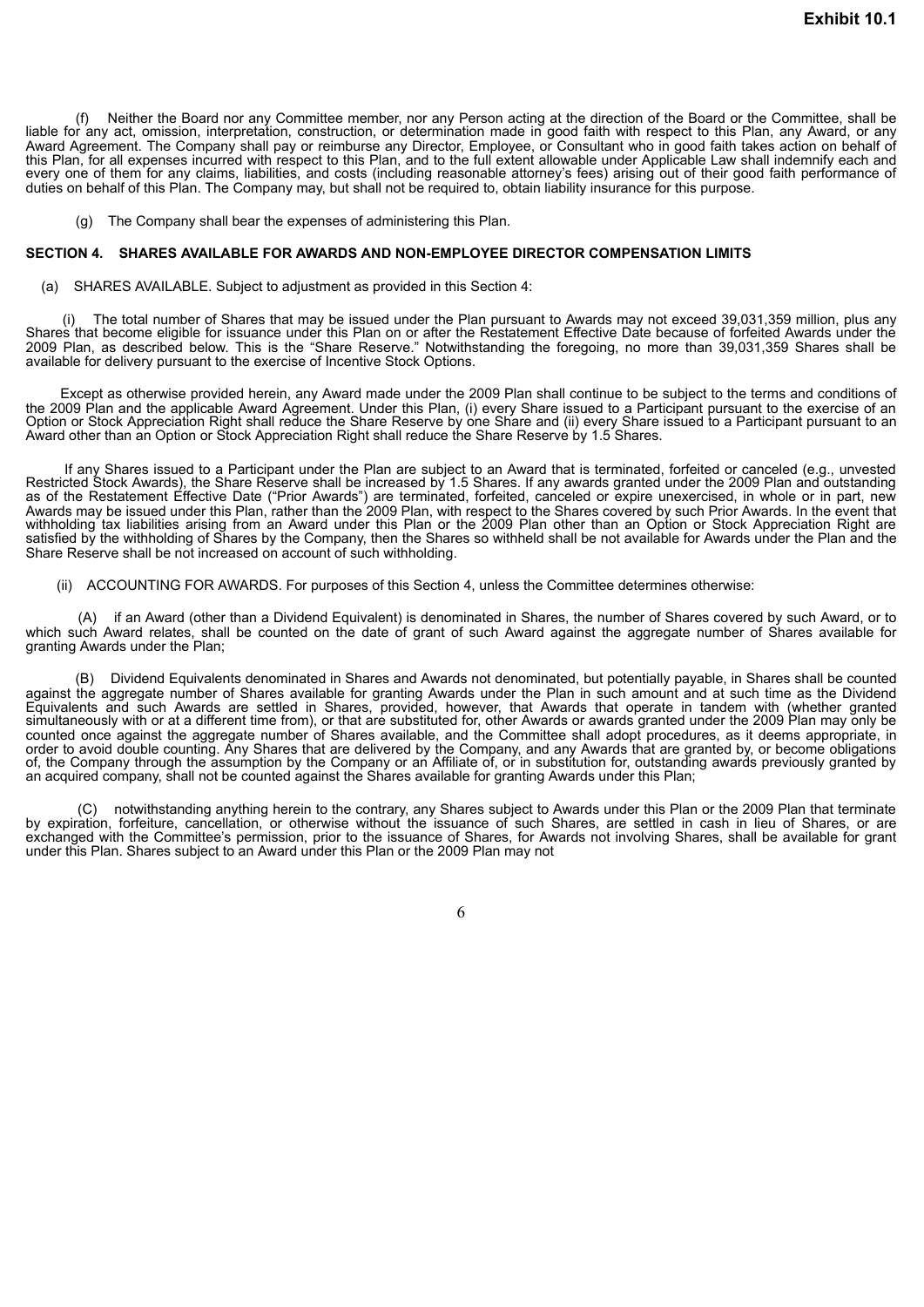be made available for issuance under the Plan if such Shares are: (x) Shares that were subject to an Option or a Share-settled Stock Appreciation Right and were not issued on the net settlement or net exercise of such Option or Stock Appreciation Right, (y) Shares delivered to or withheld by the Company to pay the exercise price or the withholding taxes under Options or Stock Appreciation Rights, or (z) Shares repurchased on the open market with the proceeds of an Option exercise; and

(D) Shares subject to Awards that qualify as inducement grants under Nasdaq Listing Rule 5635 or its successor shall not be counted against the Shares available for granting Awards under this Plan nor shall they be counted for purposes of applying the limits set forth in Section 4(a).

(iii) SOURCES OF SHARES DELIVERABLE UNDER AWARDS. The Shares to be issued, transferred, and/or sold under the Plan shall be made available from authorized and unissued Shares or from the Company's treasury shares.

#### (b) ADJUSTMENTS.

(i) In the event that the Committee determines that any dividend or other distribution (whether in the form of cash, Shares, or other securities), recapitalization, stock split, reverse stock split, reorganization, merger, consolidation, split-up, spin-off, combination, repurchase, or exchange of Shares or other securities of the Company, issuance of warrants or other rights to purchase Shares or other securities of the Company, or other similar corporate transaction or event constitutes an equity restructuring transaction, as that term is defined in Accounting Standards Codification Topic 718 (or any successor thereto) or otherwise affects the Shares, then the Committee may adjust the following in a manner that is determined by the Committee to be appropriate in order to prevent dilution or enlargement of the benefits or potential benefits intended to be made available under the Plan:

(A) the number and type of Shares or other securities which thereafter may be made the subject of Awards including the limit specified in Section 4(a)(i);

(B) the number and type of Shares or other securities subject to outstanding Awards;

(C) the grant, purchase, or exercise price with respect to any Award, or, if deemed appropriate, make provision for a cash payment to the holder of an outstanding Award; and

(D) other value determinations applicable to outstanding Awards.

provided, however, in each case, that with respect to Awards of Incentive Stock Options no such adjustment shall be authorized to the extent that such authority would cause the Plan to violate Section 422(b)(1) of the Code or any successor provision thereto; and provided further, however, that the number of Shares subject to any Award denominated in Shares shall always be a whole number.

(ii) ADJUSTMENTS OF AWARDS ON CERTAIN ACQUISITIONS. In the event that a company acquired by the Company or any Affiliate or with which the Company or any Affiliate combines has shares available under a pre-existing plan approved by its shareholders and not adopted in contemplation of such acquisition or combination, the shares available for grant pursuant to the terms of such pre-existing plan (as adjusted, to the extent appropriate, using the exchange ratio or other formula used in such transaction to determine the consideration payable to the holders of common stock of such acquired company) may be used for similar Awards under the Plan and shall not reduce the Shares authorized for issuance or transfer under the Plan; provided that Awards using such available shares shall not be made after the date awards or grants could have been made under the terms of the pre-existing plan, absent the acquisition or combination, and shall only be made to individuals who were not Employees or Directors prior to such acquisition or combination.

ADJUSTMENTS OF AWARDS ON THE OCCURRENCE OF CERTAIN UNUSUAL OR NONRECURRING EVENTS. The Committee is authorized to make adjustments in the terms and conditions of, and the criteria included in, Awards in recognition of unusual or nonrecurring events affecting the Company, or the financial statements of the Company, or of changes in Applicable Law or accounting principles, whenever the Committee determines that such adjustments are appropriate in order to prevent dilution or enlargement of the benefits or potential benefits to be made available under the Plan.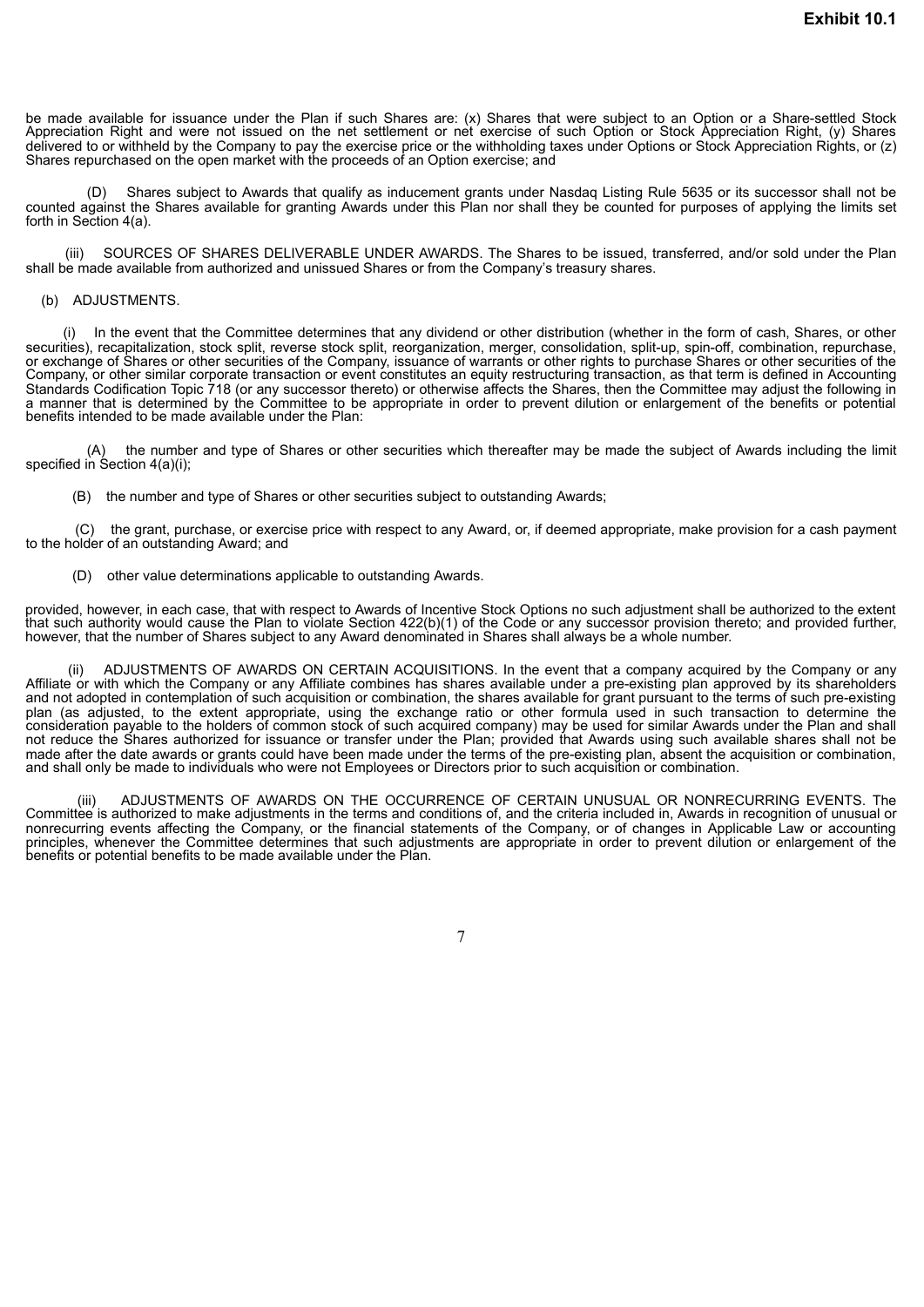(c) NON-EMPLOYEE DIRECTOR LIMITS. Notwithstanding anything to the contrary herein, no non-Employee Director shall receive in excess of \$600,000 of compensation in any calendar year, determined by adding (i) all cash compensation to such non-Employee Director and (ii) the Fair Market Value of all Awards granted to such non-Employee Director in such calendar year, based on the Fair Market Value of such Awards on the Grant Date (as determined in a manner consistent with that used for non-Employee Director compensation for proxy statement disclosure purposes in the year in which the Award occurs); provided, however, the Board may make exceptions to this limit for individual non-Employee Directors in extraordinary circumstances, so long as this paragraph would not be violated if the \$600,000 figure were instead \$750,000, as the Board may determine in its sole discretion, provided that the non-Employee Director receiving such additional compensation may not participate in the decision to award such compensation or in other contemporaneous compensation decisions involving non-Employee Directors.

#### **SECTION 5. ELIGIBILITY**

Any Eligible Person is eligible to be designated a Participant. The Committee shall determine which Eligible Persons may receive Awards. If the Committee does not determine that an Eligible Person is to receive a specific Award, he or she shall not be entitled to any such Award. Each Award shall be evidenced by an Award Agreement that: sets forth the Grant Date and all other terms and conditions of the Award; is signed on behalf of the Company; and (unless waived by the Committee) is signed by the Eligible Person in acceptance of the Award. The grant of an Award shall not obligate the Company or any Affiliate to continue the employment or service of any Eligible Person, or to provide any future Awards or other remuneration at any time thereafter.

#### **SECTION 6. AWARDS**

(a) OPTIONS. The Committee is authorized to grant Options to Participants with the following terms and conditions and with such additional terms and conditions not inconsistent with the provisions of the Plan, as the Committee shall determine:

(i) EXERCISE PRICE. The purchase price per Share purchasable under an Option shall be determined by the Committee; provided, however, and except as provided in Section 4(b), that such purchase price shall not be less than (A) 100% of the Fair Market Value of a Share on the date of grant of such Option or (B) if the Person to whom an Incentive Stock Option is granted is a 10% Shareholder on the date of grant, the exercise price shall be not less than 110% of the Fair Market Value on the date the Incentive Stock Option is granted. However, an Incentive Stock Option may be granted with an exercise price lower than that set forth in the preceding sentence if such Incentive Stock Option is granted pursuant to an assumption or substitution for another option in a manner satisfying the provisions of Section 424 of the Code or if the Award is designated as a "Section 409A Award" and has either a fixed exercise date or a fixed delivery date.

(ii) OPTION TERM. The term of each Option shall not exceed ten (10) years from the date of grant; provided, however, that with respect to Incentive Stock Options issued to 10% Shareholders, the term of each such Option shall not exceed five (5) years from the date it is granted.

(iii) TIME AND METHOD OF EXERCISE. The Committee shall establish in the applicable Award Agreement the time or times at which an Option may be exercised in whole or in part, and the method or methods by which, and the form or forms, including, without limitation, cash, Shares, or other Awards, or any combination thereof, having a Fair Market Value on the exercise date equal to the relevant exercise price, in which, payment of the exercise price with respect thereto may be made or deemed to have been made. The Company shall not be required to deliver Shares pursuant to the exercise of an Option and the Option will be deemed unexercised until the Company has received sufficient funds or value to cover the full exercise price due and all applicable withholding obligations. The Committee may in its sole discretion set forth in an Award Agreement that a Participant may exercise an unvested Option, in which case the Shares then issued shall be restricted Shares having the same vesting restrictions as the unvested Option.

(iv) TERMINATION OF CONTINUOUS SERVICE. The Committee may set forth in the applicable Award Agreement, or a severance agreement, employment agreement, service agreement or severance plan, the terms and conditions by which an Option is exercisable, if at all, after the date of a Participant's termination of Continuous Service. The Committee may waive or modify these provisions at any time. To the extent that a Participant is not entitled to exercise an Option on the date of a Participant's termination of Continuous Service, or if the Participant (or other Person entitled to exercise the Option) does not exercise the Option within the time and as specified in the Award Agreement or below (as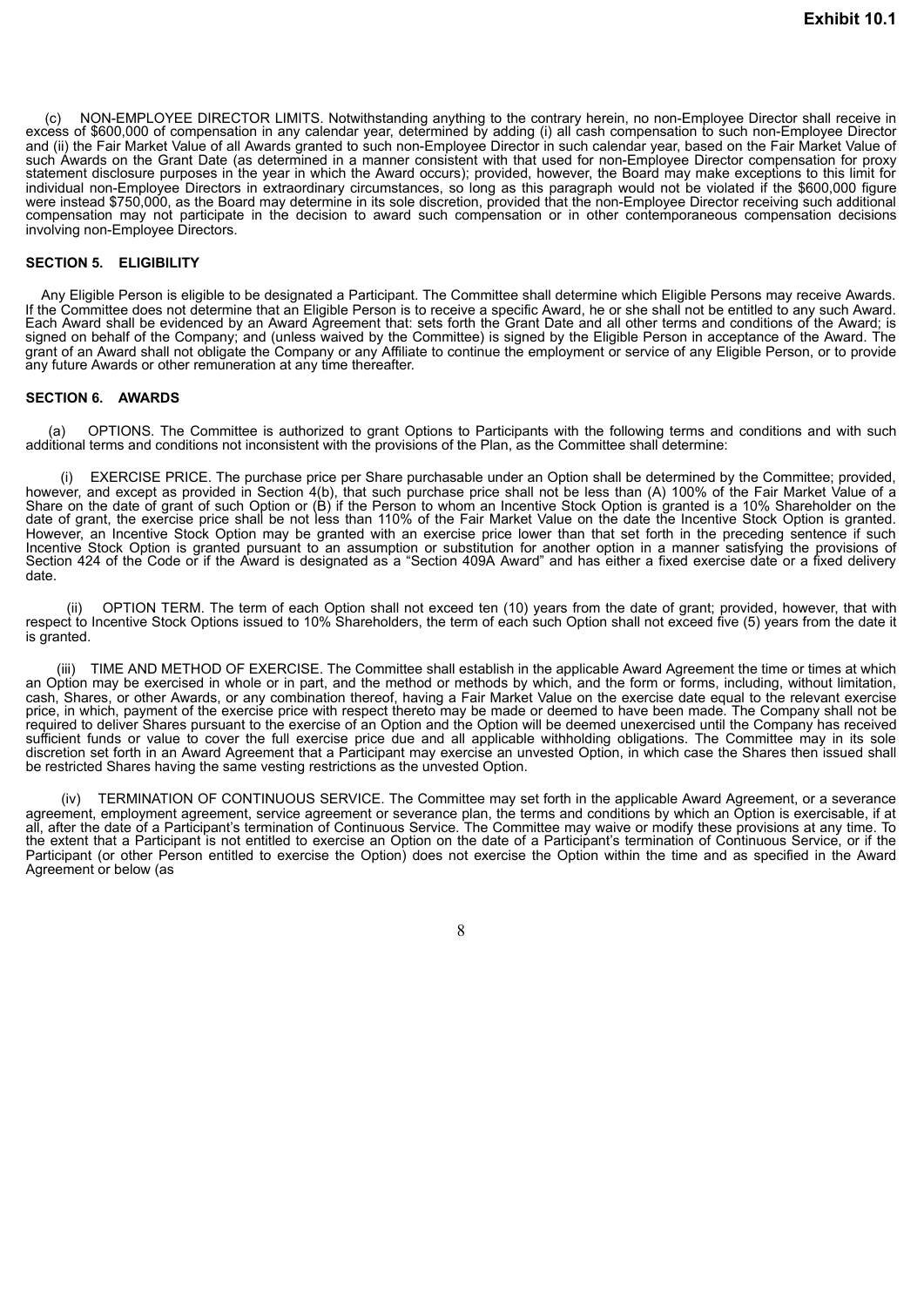applicable), the Option shall terminate. Notwithstanding the foregoing, if the Company has a contingent contractual obligation to provide for accelerated vesting or extended exercisability after termination of a Participant's Continuous Service, such Options shall not terminate at the time they otherwise would terminate but instead shall remain outstanding, but unexercisable, until the maximum contractual time for determining whether such contingency will occur, and terminate at such time if the contingency has not then occurred; provided that no such extension shall cause an Option to be exercisable after the 10-year anniversary of its Grant Date or the date such Option otherwise would have terminated had the Participant remained in Continuous Service.

Subject to the preceding paragraph and Section 6(a)(vi) and to the extent an Award Agreement, or a severance agreement, employment agreement, service agreement or severance plan, does not otherwise specify the terms and conditions on which an Option shall terminate when a Participant terminates Continuous Service, the following provisions apply:

|       | <b>Reason for Terminating Continuous Service</b>                                                                                                                                                                                                                   | <b>Option Termination Date</b>                                                                                                                                                                                                                                                               |  |  |
|-------|--------------------------------------------------------------------------------------------------------------------------------------------------------------------------------------------------------------------------------------------------------------------|----------------------------------------------------------------------------------------------------------------------------------------------------------------------------------------------------------------------------------------------------------------------------------------------|--|--|
| (1)   | By the Company for Cause, or what would have been Cause if<br>the Company had known all of the relevant facts, or due to<br>Participant's material breach of his or her unexpired<br>employment agreement or independent contractor<br>agreement with the Company. | All Options, whether or not vested, shall immediately expire<br>effective on the date of termination of the Participant's<br>Continuous Service, or when Cause first existed if earlier.                                                                                                     |  |  |
| (II)  | Retirement of the Participant.                                                                                                                                                                                                                                     | All unvested Options shall immediately expire effective on<br>the date of termination of the Participant's Continuous<br>Service. All vested and unexercised Options shall expire six<br>(6) months after the date of termination of the Participant's<br>Continuous Service.                |  |  |
| (III) | Disability or Death of the Participant during Continuous<br>Service (in either case unless Reason I applies).                                                                                                                                                      | All unvested Options shall immediately expire effective as of<br>the date of termination of the Participant's Continuous<br>Service, and all vested and unexercised Options shall expire<br>12 months after such termination.                                                                |  |  |
| (IV)  | Any other reason.                                                                                                                                                                                                                                                  | All unvested Options shall immediately expire effective on<br>the date of termination of the Participant's Continuous<br>Service. All vested Options, to the extent unexercised, shall<br>expire effective 90 days after the date of termination of the<br>Participant's Continuous Service. |  |  |

(v) BLACKOUT PERIODS. If there is a blackout period (whether under the Company's insider trading policy, Applicable Law, or a Committee-imposed blackout period) that prohibits buying or selling Shares during any part of the ten (10) day period before an Option expires (as described above), the Option exercise period shall be extended until ten (10) days beyond the end of the blackout period. Notwithstanding anything to the contrary in this Plan or any Award Agreement, no Option can be exercised beyond the later of the date its original term expires as set forth in the Award Agreement, the date on which the Option otherwise would become unexercisable, or the tenyear anniversary of its Grant Date.

(vi) COMPANY CANCELLATION RIGHT. Subject to Applicable Law, if the Fair Market Value for Shares subject to any Option is more than 50% below their exercise price for more than 90 consecutive business days, the Committee unilaterally may declare the Option terminated, effective on the date the Committee provides written notice to the Option holder. The Committee may take such action with respect to any or all Options granted under the Plan and with respect to any individual Option holder or class(es) of Option holders.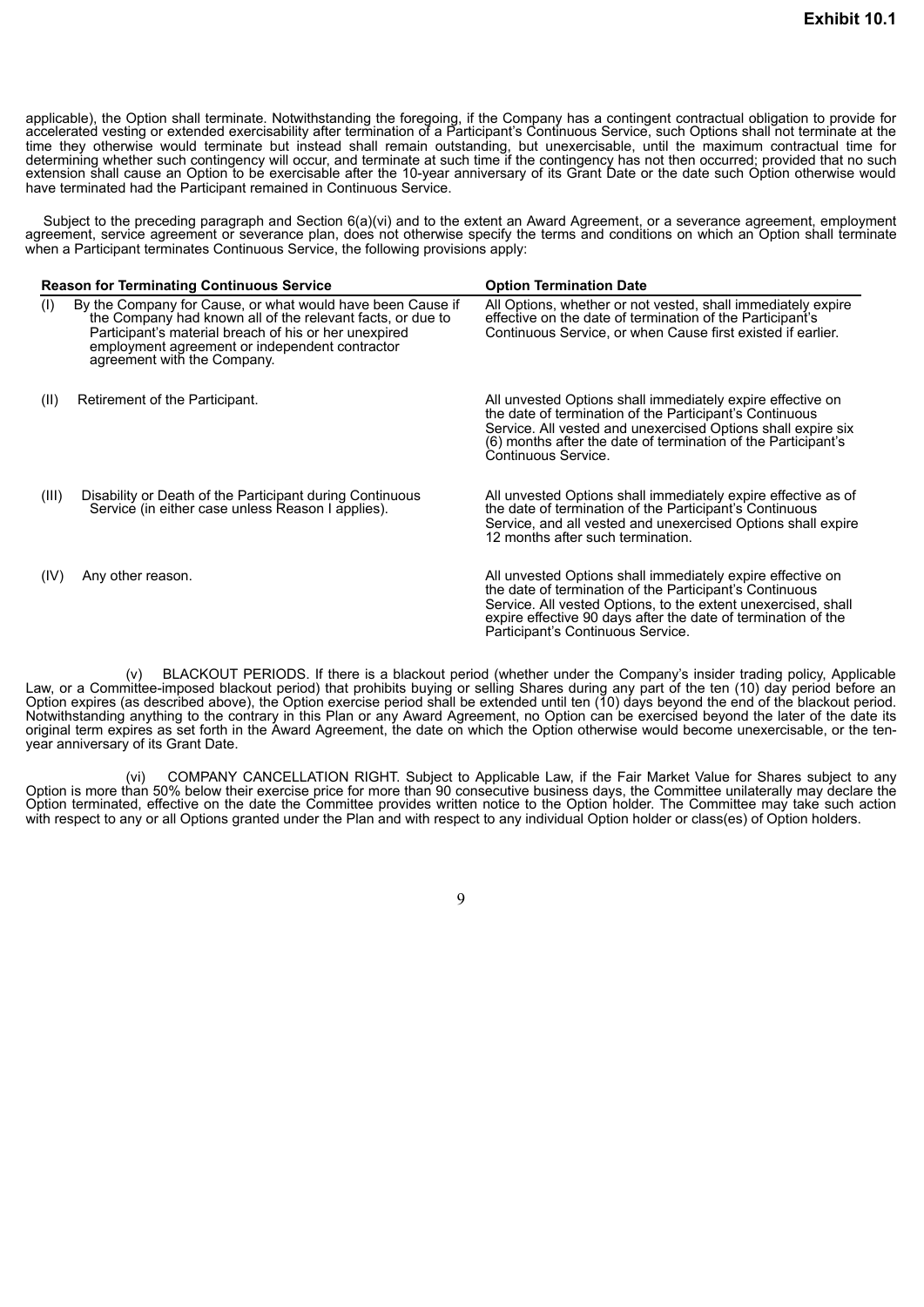(vii) NON-EXEMPT EMPLOYEES. An Option granted to an Employee who is non-exempt for purposes of the Fair Labor Standards Act of 1938, as amended, will not be first exercisable for any Shares until at least twelve (12) months after the Grant Date of the Option. Notwithstanding the foregoing, consistent with the provisions of the Worker Economic Opportunity Act, the vested portion of any Options may be exercised earlier than twelve (12) months after the Grant Date: (A) if the non-exempt Employee dies or suffers a Disability; (B) in connection with a corporate transaction in which the Option is not assumed, continued, or substituted; (C) on a Change in Control; or (D) on the Participant's retirement (as may be defined in the Participant's Award Agreement or other agreement with the Company, or, if no such definition, in accordance with the Company's then current employment policies and guidelines). The foregoing provision is intended to operate so that any income derived by a non-exempt Employee in connection with the exercise or vesting of an Option will be exempt from his or her regular rate of pay.

(viii) INCENTIVE STOCK OPTIONS. By law, only Employees are eligible to receive Incentive Stock Options. The terms of any Incentive Stock Option granted under the Plan shall be designed to comply in all respects with the provisions of Section 422 of the Code, or any successor provision thereto, and any regulations promulgated thereunder. Notwithstanding anything in this Section 6(a) to the contrary, Options designated as Incentive Stock Options shall not be eligible for treatment under the Code as Incentive Stock Options (and will be deemed to be Non-Qualified Stock Options) to the extent that either (A) the aggregate Fair Market Value of Shares (determined as of the time of grant) with respect to which such Options are exercisable for the first time by the Participant during any calendar year (under all plans of the Company and any subsidiary) exceeds \$100,000, taking Options into account in the order in which they were granted, or (B) such Options otherwise remain exercisable but are not exercised within three (C) months of termination of Continuous Service (or such other period of time provided in Section 422 of the Code).

(ix) NO RELOAD OPTIONS. No Option shall include terms entitling the Participant to a grant of Options or Stock Appreciation Rights on exercise of the Option.

(b) STOCK APPRECIATION RIGHTS. The Committee is hereby authorized to grant Stock Appreciation Rights to Participants. Subject to the terms of the Plan and any applicable Award Agreement, a Stock Appreciation Right granted under the Plan shall confer on the holder thereof a right to receive, on exercise thereof, the excess of (i) the Fair Market Value of one Share on the date of exercise over (ii) the grant price of the right as specified by the Committee.

(i) GRANT PRICE. The grant price shall be determined by the Committee, provided, however, and except as provided in Section 4(b), that such price shall not be less than 100% of the Fair Market Value of one Share on the date of grant of the Stock Appreciation Right, except that if a Stock Appreciation Right is at any time granted in tandem with an Option, the grant price of the Stock Appreciation Right shall not be less than the exercise price of such Option.

- (ii) TERM. The term of each Stock Appreciation Right shall not exceed ten (10) years from the date of grant.
- (iii) OTHER RULES. The rules of Sections 6(a)(iii) 6(a)(ix) shall apply to Stock Appreciation Rights as if the Award were an Option.
- (c) RESTRICTED STOCK AND RESTRICTED STOCK UNITS.

(i) ISSUANCE. The Committee is hereby authorized to grant Awards of Restricted Stock and Restricted Stock Units to Participants.

(ii) RESTRICTIONS. Shares of Restricted Stock and Restricted Stock Units shall be subject to such restrictions as the Committee may establish in the applicable Award Agreement (including, without limitation, any limitation on the right to vote a Share of Restricted Stock or the right to receive any dividend or other right), which restrictions may lapse separately or in combination at such time or times, in such installments or otherwise, as the Committee may deem appropriate. Unrestricted Shares, evidenced in such manner as the Committee shall deem appropriate, shall be delivered to the holder of Restricted Stock promptly after such restrictions have lapsed. Subject to Applicable Law, the Committee may make Awards of Restricted Stock and Restricted Stock Units with or without the requirement for payment of cash or other consideration.

(iii) REGISTRATION. Any Restricted Stock or Restricted Stock Units granted under the Plan may be evidenced in such manner as the Committee may deem appropriate, including, without limitation, book-entry registration or issuance of a stock certificate or certificates. In the event any stock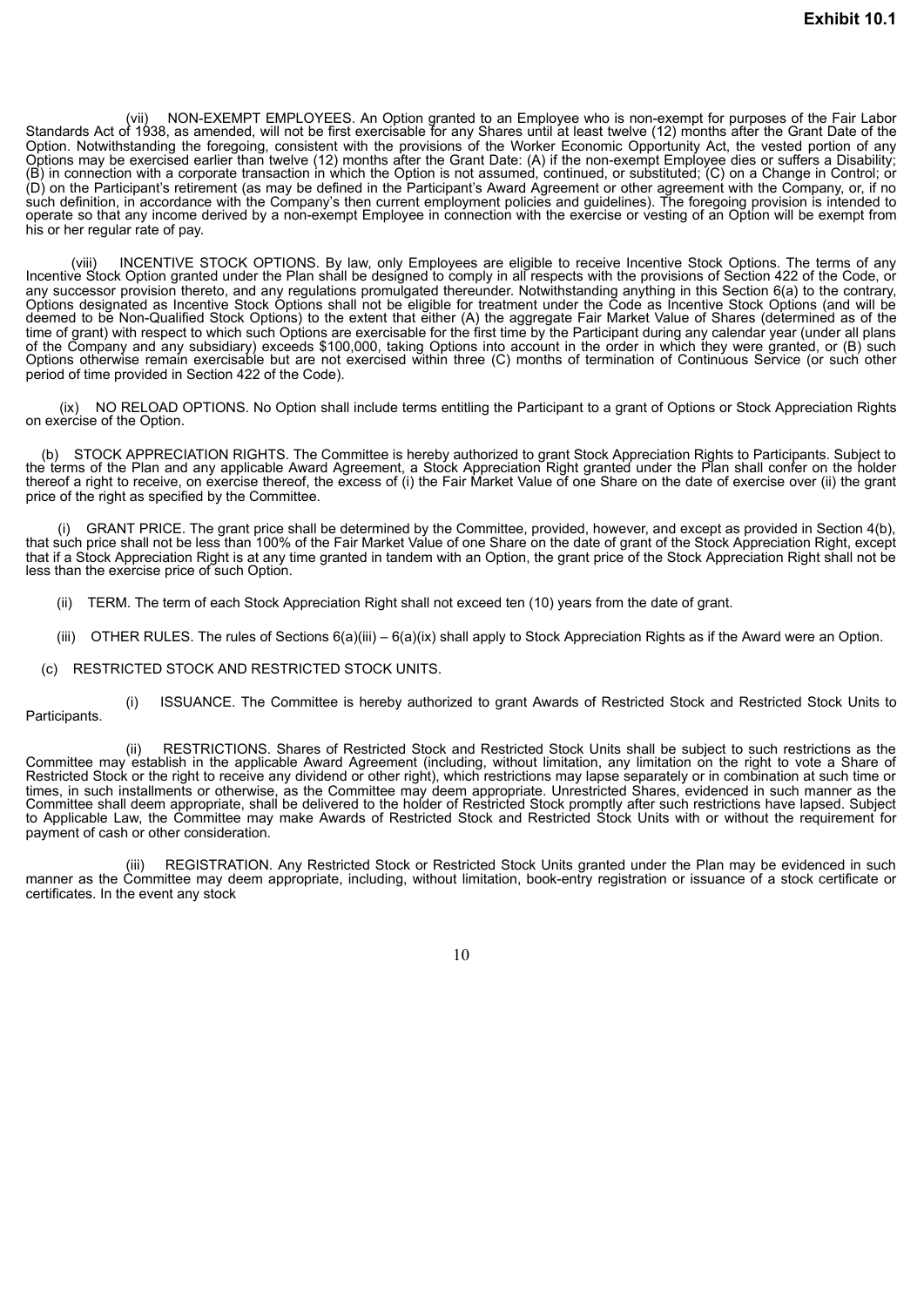certificate is issued in respect of Shares of Restricted Stock granted under the Plan, such certificate shall be registered in the name of the Participant and shall bear an appropriate legend referring to the terms, conditions, and restrictions applicable to such Restricted Stock.

(iv) FORFEITURE. On termination of Continuous Service during the applicable restriction period, except as otherwise determined by the Committee, all Shares of Restricted Stock and all Restricted Stock Units still, in either case, subject to restriction shall be forfeited and, to the extent applicable, reacquired by the Company. However, if the Participant paid cash or other consideration for Restricted Stock that is so forfeited, the Company shall return to the Participant the lower of the Fair Market Value of the Shares on the date of forfeiture or their original purchase price, to the extent set forth in an Award Agreement or required by Applicable Law.

(d) PERFORMANCE AWARDS. The Committee is hereby authorized to grant Performance Awards to Participants. Performance Awards include arrangements under which the grant, issuance, retention, vesting and/or transferability of any Award are subject to Performance Criteria and such additional conditions or terms as the Committee may designate. Subject to the terms of the Plan and any applicable Award Agreement, a Performance Award granted under the Plan:

may be denominated or payable in cash, Shares (including, without limitation, Restricted Stock), other securities, or other Awards; and

(ii) shall confer on the holder thereof rights valued as determined by the Committee and payable to, or exercisable by, the holder of the Performance Award, in whole or in part, on the achievement of such performance goals during such Performance Periods as the Committee shall establish.

(iii) AMENDING PERFORMANCE CONDITIONS. After a Performance Award has been granted, the Committee may, if it determines appropriate, amend any Performance Criteria, at its sole and absolute discretion.

SATISFACTION OF PERFORMANCE GOALS. If, as a result of the applicable Performance Criteria being met, a Performance Award becomes vested and/or exercisable in respect of some, but not all of the number of Shares underlying such Award, which did not become vested and exercisable by the end of the Performance Period, such Performance Award shall thereupon lapse and cease to be exercisable in respect of the balance of the Shares which did not vest and/or become exercisable by the end of the Performance Period.

(e) DIVIDEND EQUIVALENTS. The Committee is hereby authorized to grant to Participants Awards (other than Options and Stock Appreciation Rights) under which the holders thereof shall be entitled to receive payments equivalent to dividends or interest with respect to a number of Shares determined by the Committee, and the Committee may provide that such amounts (if any) shall be deemed to have been reinvested in additional Shares or otherwise reinvested. Subject to the terms of the Plan and any applicable Award Agreement, such Awards may have such terms and conditions as the Committee shall determine.

(f) OTHER STOCK-BASED AWARDS. The Committee is authorized to grant to Participants such other Awards that are denominated or payable in, valued in whole or in part by reference to, or otherwise based on or related to, Shares (including, without limitation, securities convertible into Shares), as are deemed by the Committee to be consistent with the purposes of the Plan, provided, however, that such grants must comply with Applicable Law. Subject to the terms of the Plan and any applicable Award Agreement, the Committee shall determine the terms and conditions of such Awards. Shares or other securities delivered pursuant to a purchase right granted under this Section 6(f) shall be purchased for such consideration, as the Committee shall determine, the value of which consideration, as established by the Committee, and except as provided in Section 4(b), shall not be less than the Fair Market Value of such Shares or other securities as of the date such purchase right is granted.

#### (g) GENERAL.

(i) NO CASH CONSIDERATION FOR AWARDS. Awards shall be granted for no cash consideration or for such cash consideration as may be required by Applicable Law or determined by the Committee; however, Participants may be required to pay any amount the Committee determines in connection with Awards not inconsistent with the terms of this Plan.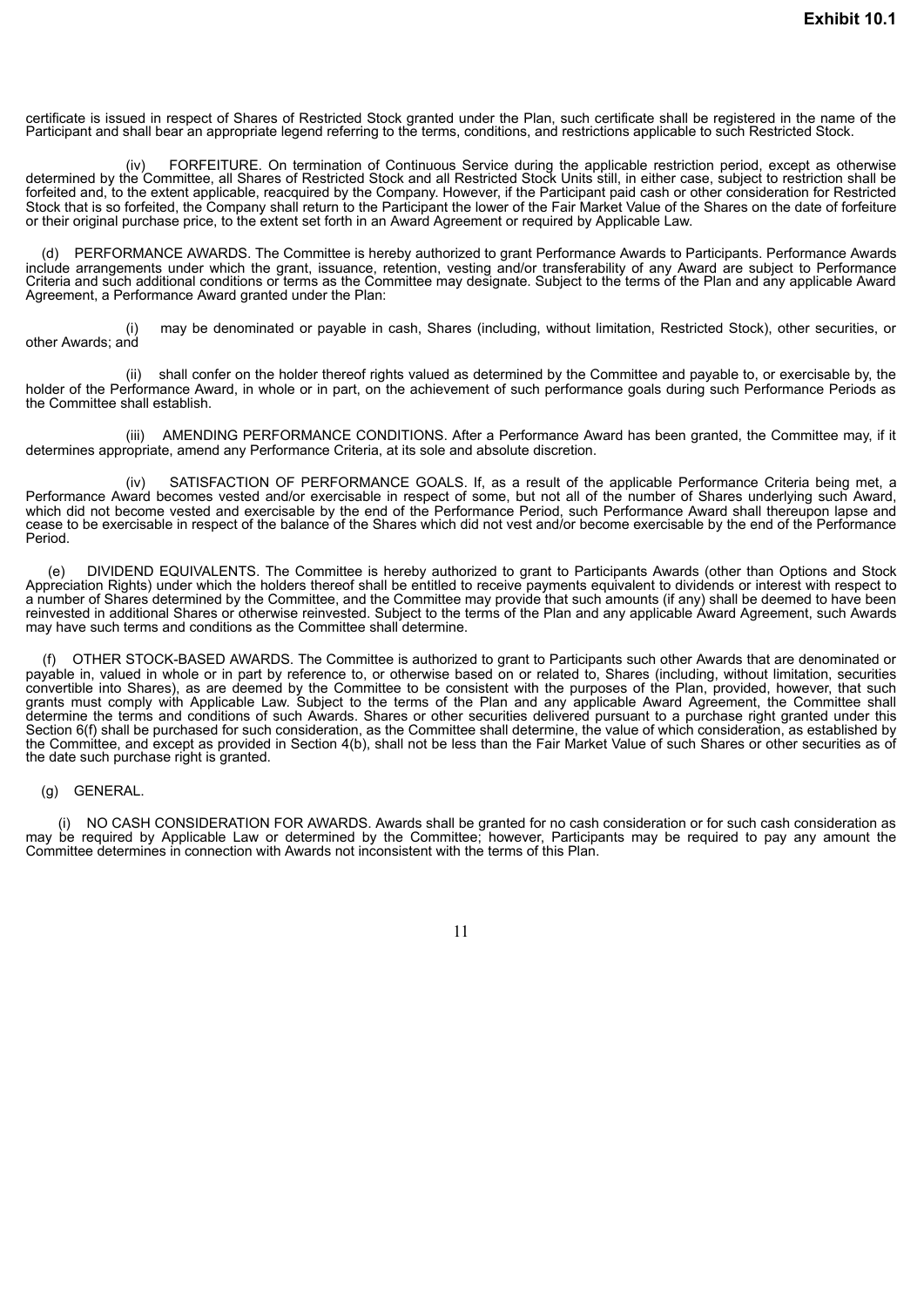AWARDS MAY BE GRANTED SEPARATELY OR TOGETHER. Awards may, in the discretion of the Committee, be granted either alone or in addition to, in tandem with, or in substitution for any other Award or any award granted under any other plan of the Company or any Affiliate.

(iii) FORMS OF PAYMENT UNDER AWARDS. Subject to the terms of the Plan and of any applicable Award Agreement, payments or transfers to be made by the Company or an Affiliate on the grant, exercise, or payment of an Award may be made in such form or forms as the Committee shall determine, including, without limitation, cash, Shares, rights in or to Shares issuable under the Award or other Awards, other securities, or other Awards, or any combination thereof, and may be made in a single payment or transfer, in installments, or on a deferred basis, in each case in accordance with rules and procedures established by the Committee. Such rules and procedures may include, without limitation, provisions for the payment or crediting of reasonable interest on installment or deferred payments or the grant or crediting of Dividend Equivalents in respect of installment or deferred payments.

LIMITS ON TRANSFER OF AWARDS. Except as provided by the Committee, no Award and no right under any such Award, shall be assignable, alienable, saleable, or transferable by a Participant otherwise than by will or by the laws of descent and distribution provided, however, that, if so determined by the Committee, a Participant may, in the manner established by the Committee, designate a beneficiary or beneficiaries to exercise the rights of the Participant with respect to any Award on the death of the Participant. Each Award, and each right under any Award, shall be exercisable, during the Participant's lifetime, only by the Participant or, if permissible under Applicable Law, by the Participant's guardian or legal representative. No Award and no right under any such Award, may be pledged, alienated, attached, or otherwise encumbered, and any purported pledge, alienation, attachment, or encumbrance thereof shall be void and unenforceable against the Company or any Affiliate.

CONDITIONS AND RESTRICTIONS ON SECURITIES SUBJECT TO AWARDS. The Committee may provide that the Shares issued on exercise of an Option or Stock Appreciation Right or otherwise subject to or issued under an Award shall be subject to such further agreements, restrictions, conditions or limitations as the Committee in its discretion may specify prior to the exercise of such Option or Stock Appreciation Right or the grant, vesting or settlement of such Award, including without limitation, conditions on vesting or transferability and forfeiture or repurchase provisions or provisions on payment of taxes arising in connection with an Award. Without limiting the foregoing, such restrictions may address the timing and manner of any re-sales by the Participant or other subsequent transfers by the Participant of any Shares issued under an Award, including without limitation: (A) restrictions under an insider trading policy or pursuant to Applicable Law, (B) restrictions designed to delay and/or coordinate the timing and manner of sales by Participant and holders of other Company equity compensation arrangements, (C) restrictions as to the use of a specified brokerage firm for such re-sales or other transfers and (D) provisions requiring Shares to be sold on the open market or to the Company in order to satisfy tax withholding or other obligations. The Committee shall include in any Award Agreement any claw back or forfeiture provisions required by Applicable Law. The Committee also may include in any Award Agreement provisions providing for forfeiture of the Award or requiring the Participant to return the Shares underlying the Award to the Company in the event the Participant engages in specified behavior that is adverse to the Company's interests, including after termination of his or her service relationship with the Company, such as for competing with the Company, soliciting its Employees, or breaching a written agreement with the Company.

(vi) SHARE CERTIFICATES. All Shares or other securities delivered under the Plan pursuant to any Award or the exercise thereof shall be subject to such stop transfer orders and other restrictions as the Committee may deem advisable under the Plan or the rules, regulations, and other requirements of the Securities and Exchange Commission, any stock exchange on which such Shares or other securities are then listed, and any applicable federal, state, or local securities laws, and the Committee may cause a legend or legends to be put on any such certificates to make appropriate reference to such restrictions.

(vii) FORFEITURE FOR DETRIMENTAL CONDUCT AND CLAWBACK. In the event the Committee determines that a Participant has committed any Detrimental Conduct, then (1) no additional Shares subject to any outstanding Participant Award shall become vested and/or exercisable, (2) the Participant shall forfeit the right to receive the Shares underlying any Award Agreement, to exercise any vested but unexercised portion of an Award, and to vest in any unvested portion of an Award, and (3) the Participant shall pay the Company any gains realized by the Participant from any Award within one year prior to and including the last day of Participant's status as an Director, Employee, or Consultant, or at any time after the end of such service. The amount of the realized gains shall be the difference between the amount (if any) paid by the Participant and the fair market value of the Shares on the date such Shares were delivered to the Participant. Participant agrees to pay immediately upon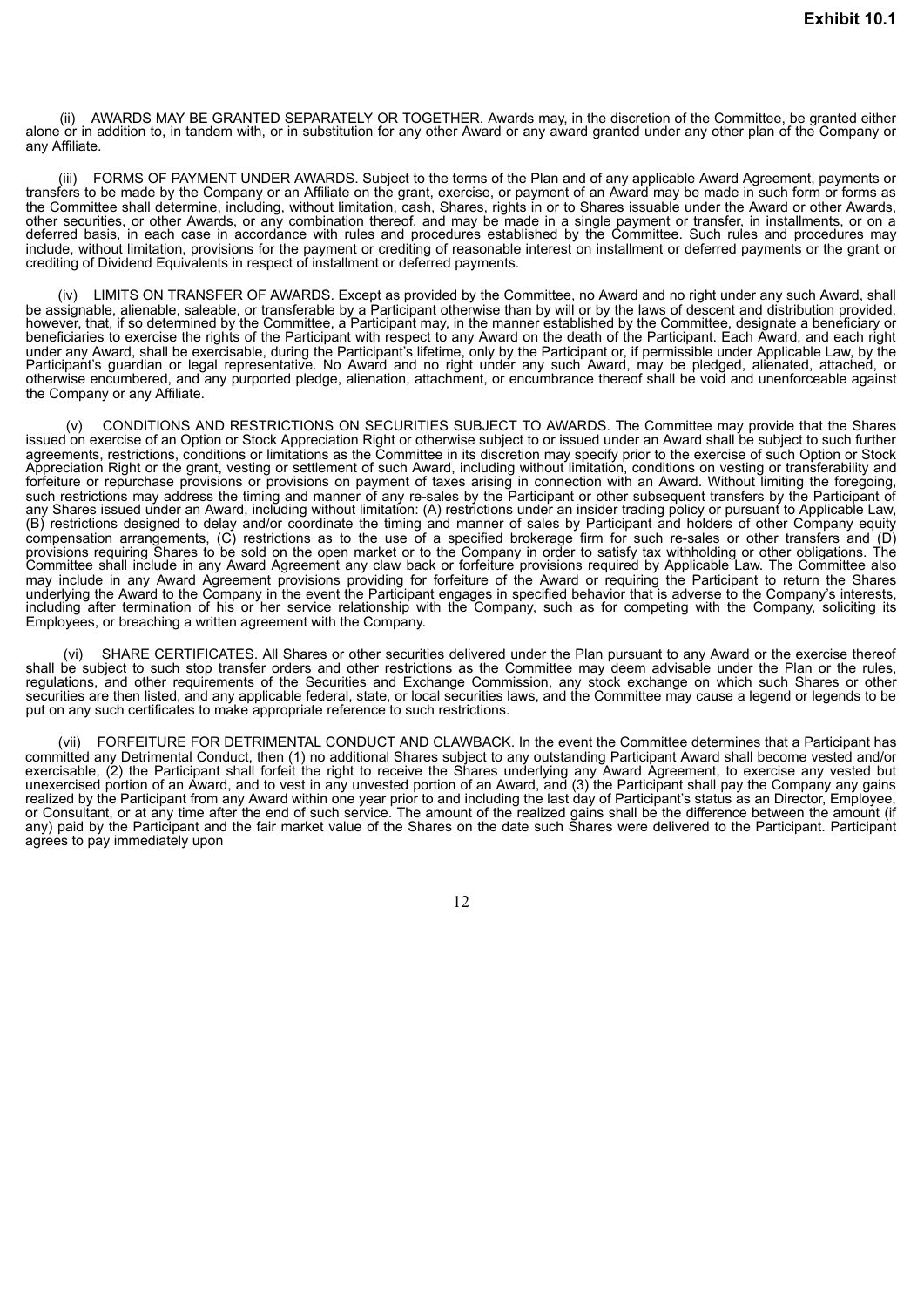demand these amounts to the Company. In lieu of requiring payment of the realized gains upon violation of the terms of this Section 6(g)(vii), the Company, may in its sole discretion as exercised by the Committee, choose to buy back the applicable Shares at the stated exercise price as set forth in the applicable Award Agreement, or, if none, \$.01 per Share, and Participant agrees to take all actions necessary to effectuate such buy back. If the Company is required to bring an arbitration or other legal or equitable action in order to enforce the provisions and remedies of this Section 6(g)(vii), and if the Company prevails in such arbitration or other action, the Participant shall be required to reimburse the Company for its reasonable costs and attorneys' fees expended in pursuing such arbitration or other action.

(viii) MINIMUM VESTING. Notwithstanding any other provision of the Plan to the contrary, no Award (or portion thereof) granted hereunder shall vest earlier than the first anniversary of the Grant Date; provided, however, that the foregoing shall not apply to: (A) substitute awards issued by the Company in connection with an acquisition or other corporate transaction; (B) Awards delivered in lieu of fully-vested cash awards or payments; (C) Awards delivered in lieu of cash compensation otherwise payable to a non-employee Director, where such Director has elected to receive an Award in lieu of such cash compensation; (D) Awards granted to non-employee Directors for which the vesting period runs from the date of one annual meeting of the Company's shareholders to the next annual meeting of the Company's shareholders and which is at least 50 weeks after the immediately preceding year's annual meeting; or (E) any other Awards that result in the issuance of an aggregate of up to 5% of the Share Reserve. In addition, the Committee may provide that such one-year vesting restrictions may lapse or be waived upon the Participant's termination of Continuous Service and/or in connection with a Change in Control.

#### **SECTION 7. AMENDMENT AND TERMINATION**

This amended and restated Plan shall terminate on January 26, 2032, but no such termination shall affect any outstanding grants under the Plan. Except to the extent prohibited by Applicable Law and unless otherwise expressly provided in an Award Agreement or in the Plan:

(a) AMENDMENTS TO THE PLAN. The Board may amend, alter, suspend, discontinue, or terminate the Plan, in whole or in part; provided, however, that without the prior approval of the Company's shareholders, no material amendment shall be made if shareholder approval is required by Applicable Law; and provided, further, that, notwithstanding any other provision of the Plan or any Award Agreement, no such amendment, alteration, suspension, discontinuation, or termination shall be made without the approval of the shareholders of the Company that would:

(i) increase the total number of Shares available for Awards under the Plan, except as provided in Section 4 hereof;

materially expand the class of Eligible Persons under the Plan, materially increase the benefits accruing to Participants under the Plan, materially extend the term of the Plan with respect to Share-based Awards, or expand the types of Share-based Awards available for issuance under the Plan; or

except as provided in Section 4(b), permit Options, Stock Appreciation Rights, or other Stock-Based Awards encompassing rights to purchase Shares to be repriced, replaced, or regranted through cancellation, or by lowering the exercise price of a previously granted Option or the grant price of a previously granted Stock Appreciation Right, or the purchase price of a previously granted Other Stock-Based Award.

(b) AMENDMENTS TO AWARDS. The Committee may waive any conditions or rights under, amend any terms of, or amend, alter, suspend, discontinue, or terminate, any Awards theretofore granted, prospectively or retroactively. No such amendment or alteration shall be made which would impair the rights of any Participant, without such Participant's consent, under any Award theretofore granted, provided that no such consent shall be required with respect to any amendment or alteration if the Committee determines in its sole discretion that such amendment or alteration either (i) is required or advisable in order for the Company, the Plan or the Award to satisfy or conform to Applicable Law or to meet the requirements of any accounting standard, or (ii) is not reasonably likely to significantly diminish the benefits provided under such Award.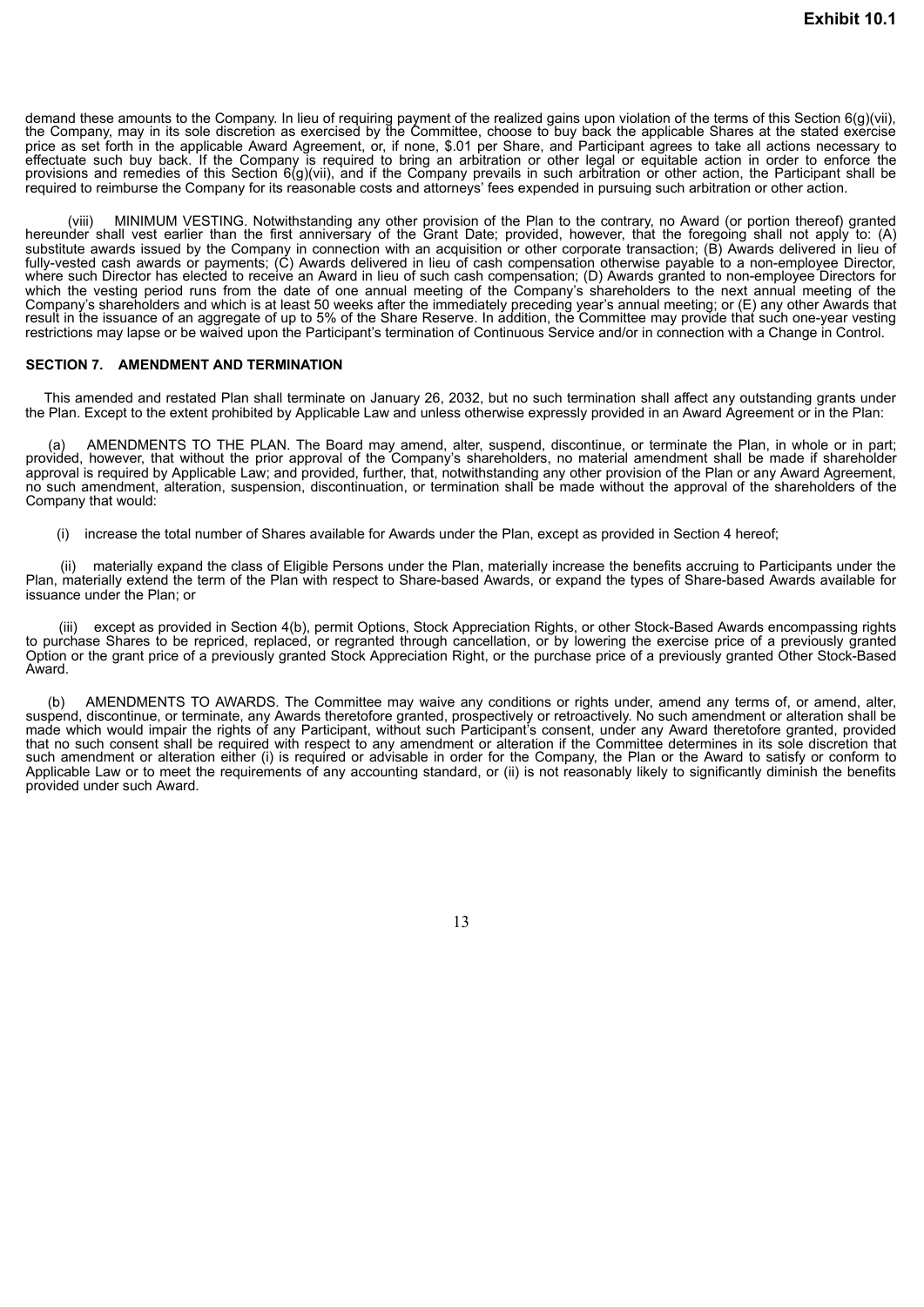#### **SECTION 8. GENERAL PROVISIONS**

(a) NO RIGHTS TO AWARDS. No Eligible Person, Participant or other Person shall have any claim to be granted any Award under the Plan, or, having been selected to receive an Award under this Plan, to be selected to receive a future Award, and further there is no obligation for uniformity of treatment of Eligible Persons, Participants, or holders or beneficiaries of Awards under the Plan. The terms and conditions of Awards need not be the same with respect to each recipient.

(b) WITHHOLDING. The Company or any Affiliate shall be authorized to withhold from any Award granted or any payment due or transfer made under any Award or under the Plan the amount (in cash, Shares, other securities, or other Awards) of withholding taxes due in respect of an Award, its exercise, or any payment or transfer under such Award or under the Plan and to take such other action as may be necessary in the opinion of the Company or Affiliate to satisfy statutory withholding obligations for the payment of such taxes. Notwithstanding any provision of this Plan or an Award Agreement to the contrary, Participants are solely responsible and liable for the satisfaction of all taxes and penalties that may arise in connection with Awards, and neither the Company, nor any Affiliate, nor any of their employees, directors, or agents, shall have any duty or obligation to mitigate, minimize, indemnify, or to otherwise hold any Participant harmless from any or all of such tax consequences. The Company's obligation to deliver Shares (or to pay cash or other consideration) to Participants pursuant to Awards is at all times subject to such Participant's prior or coincident satisfaction of all withholding taxes.

(c) NO LIMIT ON OTHER COMPENSATION ARRANGEMENTS. Nothing contained in the Plan shall prevent the Company or any Affiliate from adopting or continuing in effect other or additional compensation arrangements, and such arrangements may be either generally applicable or applicable only in specific cases.

(d) NO RIGHT TO EMPLOYMENT. The grant of an Award shall not constitute an employment contract nor be construed as giving a Participant the right to be retained in the employ of the Company or any Affiliate. Further, the Company or an Affiliate may at any time dismiss a Participant from employment, free from any liability, or any claim under the Plan, unless otherwise expressly provided in the Plan or in any Award Agreement.

(e) GOVERNING LAW. The validity, construction, and effect of the Plan and any rules and regulations relating to the Plan shall be determined in accordance with the laws of the State of Delaware and applicable Federal law without regard to conflict of law.

SEVERABILITY. If any provision of the Plan or any Award is or becomes or is deemed to be invalid, illegal, or unenforceable in any jurisdiction, or as to any Person or Award, or would disqualify the Plan or any Award under any law deemed applicable by the Committee, such provision shall be construed or deemed amended to conform to Applicable Law, or if it cannot be so construed or deemed amended without, in the determination of the Committee, materially altering the intent of the Plan or the Award, such provision shall be stricken as to such jurisdiction, Person, or Award, and the remainder of the Plan and any such Award shall remain in full force and effect.

(g) NO TRUST OR FUND CREATED. Neither the Plan nor any Award shall create or be construed to create a trust or separate fund of any kind or a fiduciary relationship between the Company or any Affiliate and a Participant or any other Person. To the extent that any Person acquires a right to receive payments from the Company or any Affiliate pursuant to an Award, such right shall be no greater than the right of any unsecured general creditor of the Company or any Affiliate.

(h) NO FRACTIONAL SHARES. No fractional Shares shall be issued or delivered pursuant to the Plan or any Award, and the Committee shall determine whether cash, or other securities shall be paid or transferred in lieu of any fractional Shares, or whether such fractional Shares or any rights thereto shall be canceled, terminated, or otherwise eliminated.

HEADINGS. Headings are given to the Sections and subsections of the Plan solely as a convenience to facilitate reference. Such headings shall not be deemed in any way material or relevant to the construction or interpretation of the Plan or any provision thereof.

(j) COMPLIANCE WITH THE CODE. Except to the extent specifically provided otherwise by the Committee, Awards under the Plan are intended to satisfy the requirements of Section 409A of the Code so as to avoid the imposition of any additional taxes or penalties under Section 409A of the Code. If the Committee determines that an Award, Award Agreement, payment, distribution, deferral election, transaction or any other action or arrangement contemplated by the provisions of the Plan would, if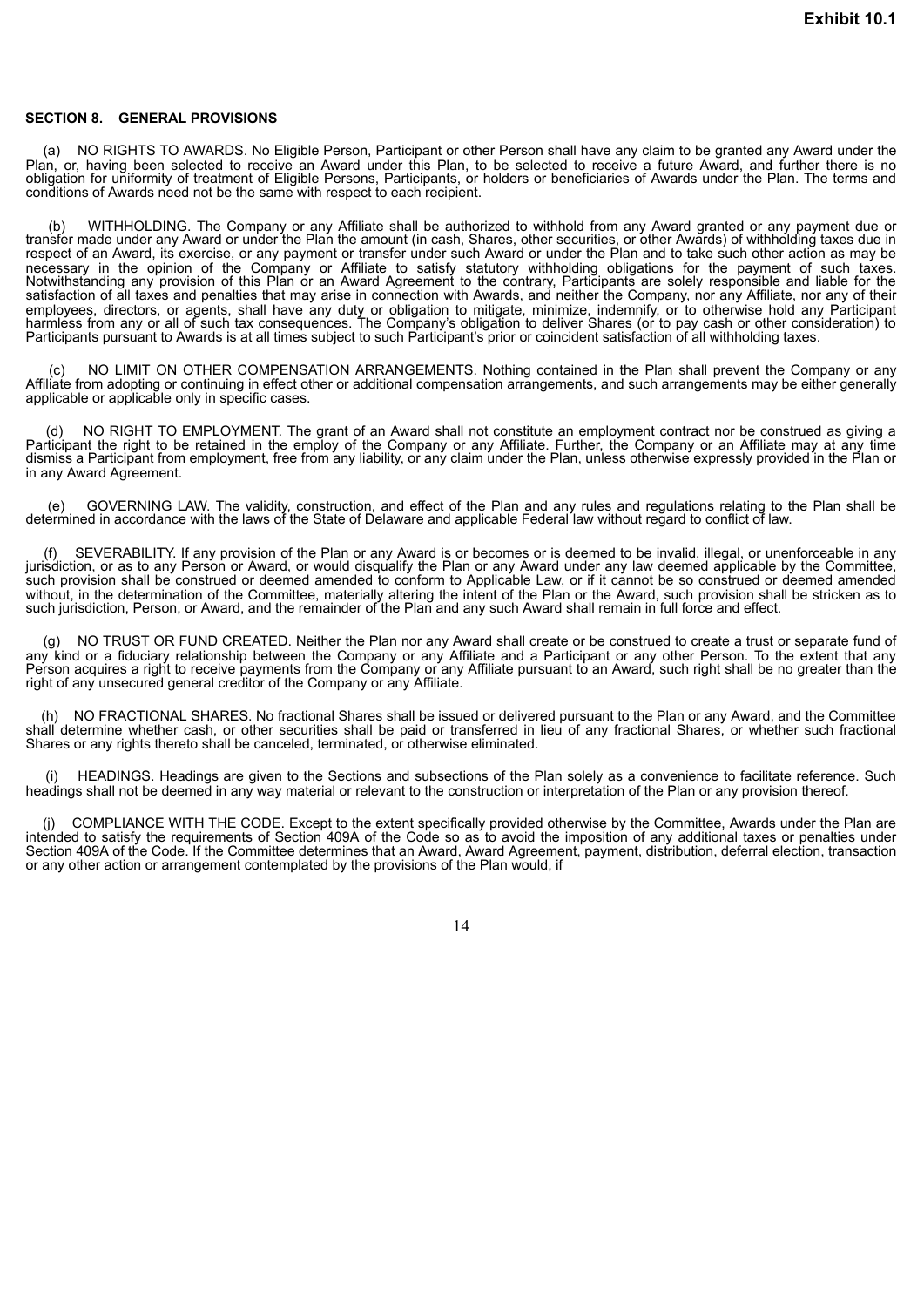undertaken, cause a Participant to become subject to any additional taxes or other penalties under Section 409A of the Code, or adverse tax consequences under another Code provision, then unless the Committee specifically provides otherwise, such Award, Award Agreement, payment, distribution, deferral election, transaction or other action or arrangement shall not be given effect to the extent it causes such result and the related provisions of the Plan and/or Award Agreement will be deemed modified, or, if necessary, suspended in order to comply with the requirements of Section 409A of the Code or another Code provision to the extent determined appropriate by the Committee, in each case without the consent of or notice to the Participant. Notwithstanding the foregoing or any provision of the Plan or an Award Agreement to the contrary, Participants shall be solely responsible for the satisfaction of any taxes or interest or other consequence, that may arise pursuant to Awards (including taxes arising under Code Section 409A), and neither the Company nor the Committee nor anyone other than the Participant, his or her estate or beneficiaries, shall have any obligation whatsoever to pay such taxes or interest or to otherwise indemnify or hold any Participant harmless from any or all of such taxes.

(k) NO REPRESENTATIONS OR COVENANTS WITH RESPECT TO TAX QUALIFICATION. Although the Company may endeavor to (i) qualify an Award for favorable U.S. or foreign tax treatment or (ii) avoid adverse tax treatment, the Company makes no representation to that effect and expressly disavows any covenant to maintain favorable or avoid unfavorable tax treatment. The Company shall be unconstrained in its corporate activities without regard to the potential negative tax impact on holders of Awards under the Plan.

(l) AWARDS TO NON-U.S. EMPLOYEES. The Committee shall have the power and authority to determine which Affiliates shall be covered by this Plan and which employees outside the U.S. shall be eligible to participate in the Plan. The Committee may adopt, amend or rescind rules, procedures or sub-plans relating to the operation and administration of the Plan to accommodate the specific requirements of local laws, procedures, and practices. Without limiting the generality of the foregoing, the Committee is specifically authorized to adopt rules, procedures and sub-plans with provisions that limit or modify rights on death, Disability or Retirement or on termination of Continuous Service; available methods of exercise or settlement of an Award; payment of income, social insurance contributions and payroll taxes; and the withholding procedures and handling of any stock certificates or other indicia of ownership which vary with local requirements. The Committee may also adopt rules, procedures or sub-plans applicable to particular Affiliates or locations.

(m) DATA PRIVACY. As a condition of receipt of any Award, each Participant explicitly and unambiguously consents to the collection, use, and transfer, in electronic or other form, of personal data as described in this section by and among, as applicable, the Company and its Affiliates for the exclusive purpose of implementing, administering, and managing this Plan and Awards and the Participant's participation in this Plan. In furtherance of such implementation, administration, and management, the Company and its Affiliates may hold certain personal information about a Participant with respect to one or more Awards under the Plan, including, but not limited to, the Participant's name, home address, telephone number, date of birth, social security or insurance number or other identification number, salary, nationality, job title(s), information regarding any securities of the Company or any of its Affiliates, and details of all Awards (the "Data"). In addition to transferring the Data amongst themselves as necessary for the purpose of implementation, administration, and management of this Plan and Awards and the Participant's participation in this Plan, the Company and its Affiliates each may transfer the Data to any third parties assisting the Company in the implementation, administration, and management of this Plan and Awards and the Participant's participation in this Plan. Recipients of the Data may be located in the Participant's country or elsewhere, and the Participant's country and any given recipient's country may have different data privacy laws and protections. By accepting an Award, each Participant authorizes such recipients to receive, possess, use, retain, and transfer the Data, in electronic or other form, for the purposes of assisting the Company in the implementation, administration, and management of this Plan and Awards and the Participant's participation in this Plan, including any requisite transfer of such Data as may be required to a broker or other third party with whom the Company or the Participant may elect to deposit any Shares. A Participant may, at any time, view the Data held by the Company with respect to such Participant, request additional information about the storage and processing of the Data with respect to such Participant, recommend any necessary corrections to the Data with respect to the Participant, or refuse or withdraw the consents herein in writing, in any case without cost, by contacting such Participant's local human resources representative. The Company may cancel the Participant's eligibility to participate in this Plan, and in the Committee's discretion, the Participant may forfeit any outstanding Awards if the Participant refuses or withdraws the consents described herein. For more information on the consequences of refusal to consent or withdrawal of consent, Participants may contact their local human resources representative.